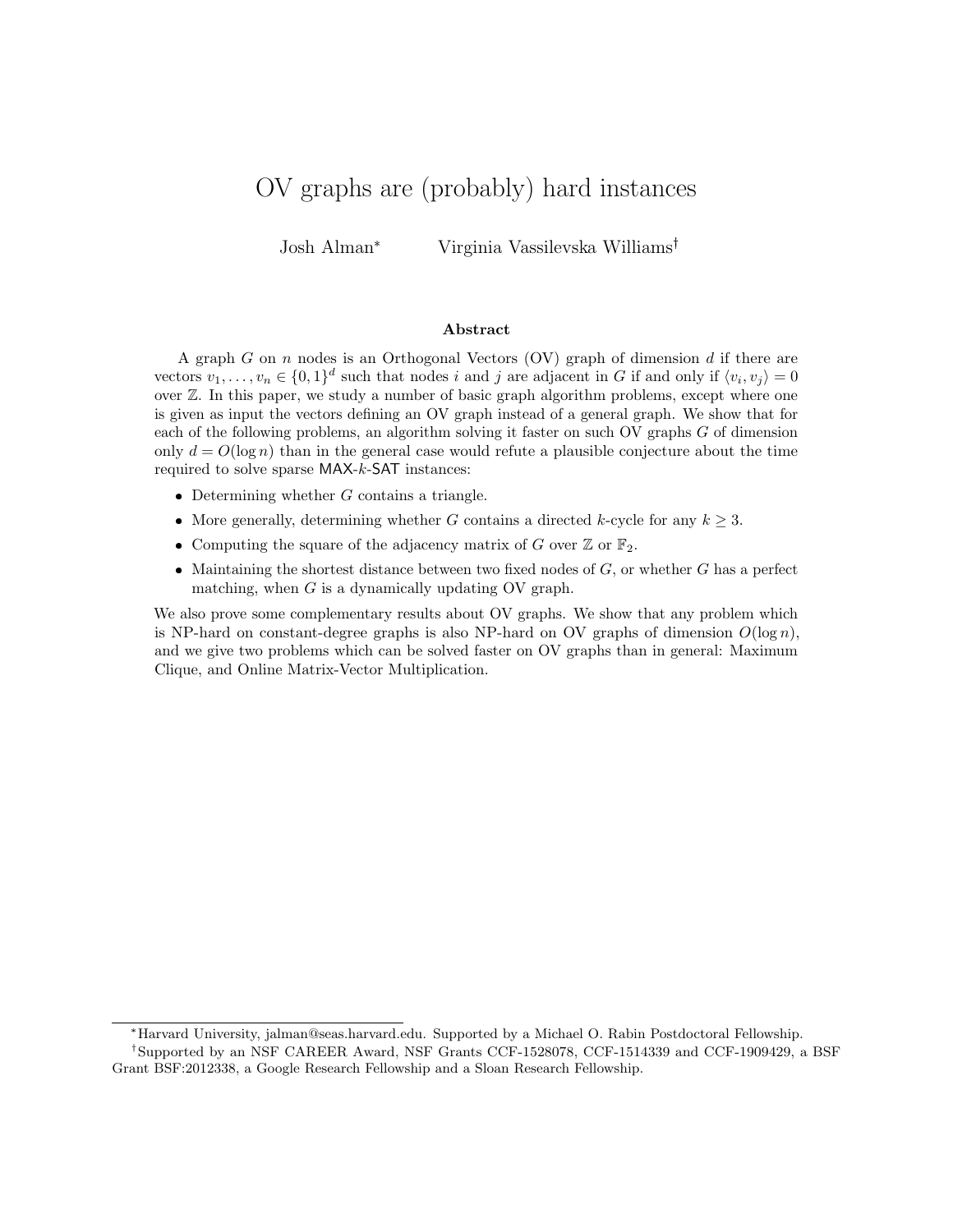### 1 Introduction

Two of the most studied conjectures in fine-grained complexity are the Strong Exponential Time Hypothesis (SETH), and the Orthogonal Vectors Conjecture (OVC). SETH was introduced by Impagliazzo, Paturi and Zane [IPZ01] regarding the complexity of k-SAT:

**Hypothesis 1.1** (Strong Exponential Time Hypothesis). For every  $\varepsilon > 0$ , there is an integer  $k \geq 3$ such that k-SAT on n variables cannot be solved in  $O(2^{(1-\varepsilon)n})$  (randomized) time.

OVC concerns the Orthogonal Vectors (OV) problem: Given as input a set  $A \subseteq \{0,1\}^d$  of  $|A| = n$  vectors, determine whether there are  $a, b \in A$  such that  $\langle a, b \rangle = 0$  (all inner products in this paper, including this one, are taken over  $\mathbb Z$  unless stated otherwise).

**Hypothesis 1.2** (Orthogonal Vectors Conjecture). For every  $\varepsilon > 0$ , there is a  $c > 0$  such that OV in dimension  $d = c \log n$  cannot be solved in  $O(n^{2-\epsilon})$  (randomized) time.

Williams [Wil05] showed that SETH implies OVC. Most of the known fine-grained implications of SETH use this result and are actually proved assuming OVC instead; see [Vas18] for a survey of the many applications of OVC to graph algorithms, string algorithms, nearest neighbors problems, and more.

In this paper, we study a mathematical object inspired by OVC which we call an OV graph: a graph G on n nodes is an OV graph of dimension d if there are n vectors  $v_1, \ldots, v_n \in \{0,1\}^d$ such that nodes i and j are adjacent in G if and only if  $\langle v_i, v_j \rangle = 0$ . Given as input the vectors  $v_1, \ldots, v_n \in \{0,1\}^d$  defining G, there are a number of natural algorithmic questions one might ask, including:

- $\bullet$  OV: does G have any edges?
- $\bullet$  OV $\Delta$ : does G contain any triangles?
- OV-DIR-k-CYCLE: given a partition of the nodes of G into k parts, is there a k-cycle containing one node from each part?

Detecting triangles and more generally, k-cycles are among the most basic algorithmic questions one can ask about graphs. OV graphs of low dimension  $d \ll n$  make up a small fraction of all graphs: there are only  $2^{O(nd)}$  such graphs on n nodes, compared to  $2^{\Theta(n^2)}$  total graphs on n nodes. However, in this paper we will show that solving these problems on OV graphs of dimension only  $d = O(\log n)$  may be just as hard as solving them in general graphs. Somewhat analogously to how Williams showed that faster algorithms for  $\mathsf{OV}$  in dimension  $O(\log n)$  would lead to breakthroughs in solving k-SAT, we will show that faster algorithms for OV∆ or OV-DIR-k-CYCLE on OV graphs of dimension  $O(\log n)$  would lead to breakthroughs in solving MAX-k-SAT.

**MAX-k-SAT** In the MAX-k-SAT problem for an integer  $k \geq 2$ , given as input a k-CNF formula  $\phi$ , the goal is to determine the maximum number of clauses of  $\phi$  which can be satisfied by a single assignment.

MAX-k-SAT on n variables and m clauses can be solved in  $O(2<sup>n</sup>m)$  time by exhaustive search. Williams [Wil05, Wil07] showed that MAX-2-SAT has a much faster,  $2^{\omega n/3}$ poly $(n)$  time algorithm, where  $\omega < 2.373$  is the exponent of matrix multiplication [Vas12, Gal14]. This running time for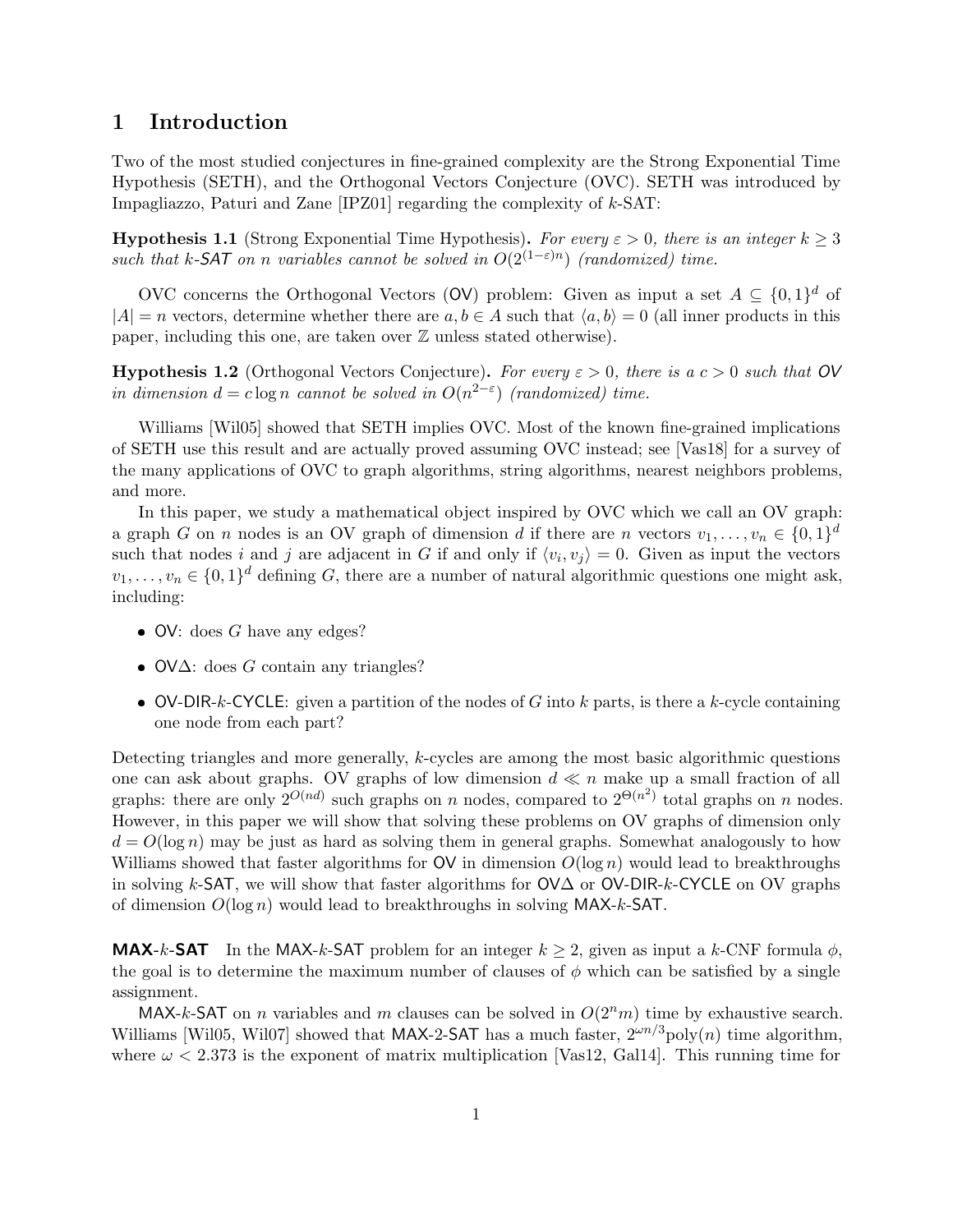MAX-2-SAT has remained unchallenged for over 15 years. It is an interesting open problem whether a faster algorithm exists.

Williams' techniques for MAX-2-SAT do not carry over to MAX-k-SAT for  $k \geq 3$  (see [LVW18] for a discussion), and there is no known  $O((2 - \varepsilon)^n)$  time algorithm for MAX-k-SAT for any  $k \geq 3$ and  $\varepsilon > 0$ .

Unlike with k-SAT [IP01], there is no known sparsification lemma for  $MAX-k-SAT$ , so that in principle MAX-k-SAT on formulas with  $O(n)$  clauses might be easier than the general case of MAX-k-SAT that might have  $n^k$  clauses. This has led researchers to investigate the complexity of such sparse instances of MAX-k-SAT (e.g. [DW06, CS15, ACW16]).

The fastest known algorithms for MAX-k-SAT on n variables and cn clauses for constant c run in time  $2^{n(1-1/O(\log^2 c))}$  poly $(n)$  when  $k \leq 4$ , or in time  $2^{n(1-1/O(c^{1/3}))}$  poly $(n)$  when  $k > 4$  [ACW16]. Unfortunately, as  $c$  grows, these running times go to  $2<sup>n</sup>$ , the brute force running time. Thus the following hypothesis is fully consistent with the state-of-the art of MAX-k-SAT algorithms:

**Hypothesis 1.3** (Sparse MAX-3-SAT Hypothesis). For every  $\varepsilon > 0$ , there exists a  $c > 0$  so that n variable MAX-3-SAT on cn clauses cannot be solved in time  $O(2^{n(1-\varepsilon)})$ .

The hypothesis above strengthens an earlier hypothesis that MAX-3-SAT requires  $2^{n(1-o(1))}$  time (see e.g. [Vas18, LVW18]); it would be equivalent to that hypothesis if a sparsification lemma for MAX-3-SAT can be proven. We will base some of our hardness results on our strengthened hypothesis. We will also use an analogous hypothesis for Sparse MAX-2-SAT:

**Hypothesis 1.4** (Sparse MAX-2-SAT Hypothesis). For every  $\varepsilon > 0$ , there exists a  $c > 0$  so that n variable MAX-2-SAT on cn clauses cannot be solved in time  $O(2^{n(\omega/3-\varepsilon)})$ .

#### 1.1 Our Results

Triangle Finding and Matrix Multiplication The best known algorithm for finding a triangle in a graph on *n* nodes runs in time  $n^{\omega+o(1)}$ , where  $\omega \leq 2.373$  is the matrix multiplication exponent [Vas12, Gal14]. Our first result is that if there is a faster algorithm that finds triangles in  $OV$  graphs, then Hypothesis 1.4 would be violated and sparse  $MAX-2-SAT$  would have faster algorithms.

Theorem 1.1. Suppose  $O\vee\Delta$  in OV graphs with n nodes and dimension  $O(\log n)$  can be solved in time  $n^{\omega-\varepsilon+o(1)}$  for some constant  $\varepsilon > 0$ . Then, for any constants  $a, \delta > 0$ , MAX-2-SAT on n variables and  $a \cdot n$  clauses can be solved in time  $2^{(\omega/3 - \varepsilon/3 + \delta)n}$ .

The best known algorithm for triangle finding in a general graph G works by reducing to the Boolean matrix multiplication of two copies of the adjacency matrix of G. In Boolean matrix multiplication, given as input two matrices  $A, B \in \{0,1\}^{n \times n}$ , the goal is to compute their product over the (AND,OR) semiring, i.e. the matrix  $C \in \{0,1\}^{n \times n}$  given by  $C[i, j] = \bigvee_{k=1}^{n} A[i, k] \wedge B[k, j]$ . This can be solved in time  $n^{\omega+o(1)}$  using a simple reduction to matrix multiplication over either  $\mathbb{F}_2$ or Z.

Similarly,  $\mathsf{O}V\Delta$  in  $\mathsf{O}V$  graphs with n nodes and dimension d has a simple linear-time reduction to Boolean matrix multiplication of  $n \times n$  matrices which are the adjacency matrices of OV graphs of dimension d. In other words, these are matrices  $A \in \{0,1\}^{n \times n}$  for which there are vectors  $v_1, \ldots, v_n \in \{0,1\}^d$  such that  $A[i, j] = 1$  if and only if  $\langle v_i, v_j \rangle = 0$ . If such matrices for  $d = O(\log n)$ can be multiplied in  $n^{\omega-\varepsilon+o(1)}$  time for some constant  $\varepsilon > 0$ , it would lead to a corresponding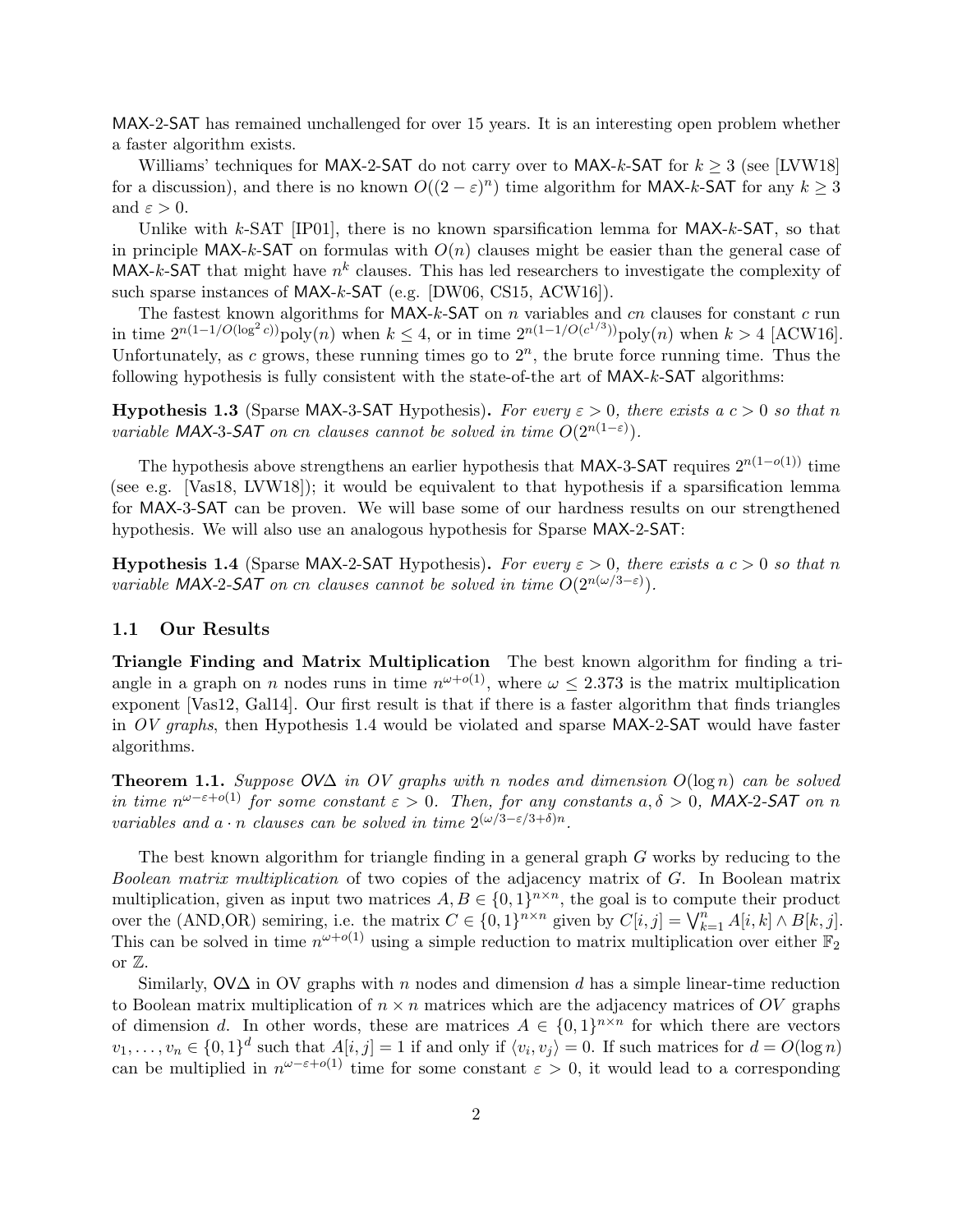speedup for MAX-2-SAT on n variables and  $O(n)$  clauses as well. In other words, this small set of only  $O(2^{nd}) = O(2^{n \log n})$  matrices with such efficient descriptions may be just as difficult to multiply as arbitrary  $\{0,1\}$  matrices (of which there are  $2^{\Theta(n^2)}$ ).

Consequences of the  $n^{\omega}$  hardness of OV $\Delta$  for dynamic algorithms. Because of its simplicity, triangle detection has been reduced to many other problems. For instance, Abboud and Vassilevska Williams [AV14] present several clean reductions from triangle detection to a variety of dynamic problems. We next show that, as a consequence of the hardness of  $\mathsf{OVA}$ , many of the triangle-based lower bounds in  $\left[\text{AV14}\right]$  also hold for OV graphs with  $O(\log n)$  dimension.

Typically, in dynamic graph algorithms one supports edge insertions and deletions. In OV graphs, however, the edge relation is captured by the labels on the vertices of the graph. Thus, in dynamic OV graphs, we instead support vertex label updates as above. One could also consider an alternate model where the updates may only change one bit of a vertex label, but update times in these two models differ by at most a fairly negligible  $O(d)$  factor.

Although changing a vertex label can change all the incident edges to the vertex, our lower bounds apply even when each update changes at most a single edge. Hence the lower bounds would also apply in the standard dynamic graph algorithms model if one maintains the OV graph as a graph, rather than as a set of vectors.

Assuming that  $\mathsf{O} \mathsf{V} \Delta$  requires  $n^{\omega-o(1)}$  time (as follows from Hypothesis 1.4), we obtain the following conditional lower bounds:

- Dynamic  $s-t$  OV Shortest Paths, maintaining the distance between two fixed vertices  $s$  and  $t$ in an n node OV graph with dimension  $O(\log n)$  under vertex relabel updates (change the vector representing a node) requires either  $n^{\omega-o(1)}$  preprocessing time, or  $n^{\omega-1-o(1)}$  amortized update time; the lower bound holds even if the updates insert or delete at most a single edge. The same lower bounds hold for  $5/3 - \varepsilon$ -approximating the s-t distance when arbitrary label updates are allowed, even when the preprocessing time can be arbitrary.
- Dynamic bipartite perfect matching in OV graphs on n nodes and dimension  $O(\log n)$  under vertex relabel updates requires either  $n^{\omega-o(1)}$  preprocessing time, or  $n^{\omega-1-o(1)}$  amortized update time. The lower bound holds even if the updates insert or delete at most a single edge. If the updates can be arbitrary, the lower bound holds for arbitrary preprocessing time.

In the full version of the paper we present more such reductions. Because of the structure of our reductions, the lower bounds we prove in which the relabelings change only a single edge also hold for incremental algorithms (where edges are only inserted), but the lower bound is only for worst case update time.

Directed k-Cycle. The fastest known algorithm for finding a k-cycle for any constant  $k > 3$  in a general directed *n*-node graph runs in  $n^{\omega+o(1)}$  time via color-coding and matrix multiplication [AYZ95]. Our next result is that under Hypothesis 1.4, this running time is essentially tight even in OV graphs:

**Theorem 1.2.** Let  $k \geq 3$  be any constant. Suppose that k-Cycle in directed OV graphs with n nodes and dimension  $O(\log n)$  can be solved in time  $n^{\omega-\epsilon+o(1)}$  for some constant  $\epsilon > 0$ . Then, for any constants  $a, \delta > 0$ , MAX-2-SAT on n variables and  $a \cdot n$  clauses can be solved in time  $2^{(\omega/3 - \epsilon/3 + \delta)n}$ .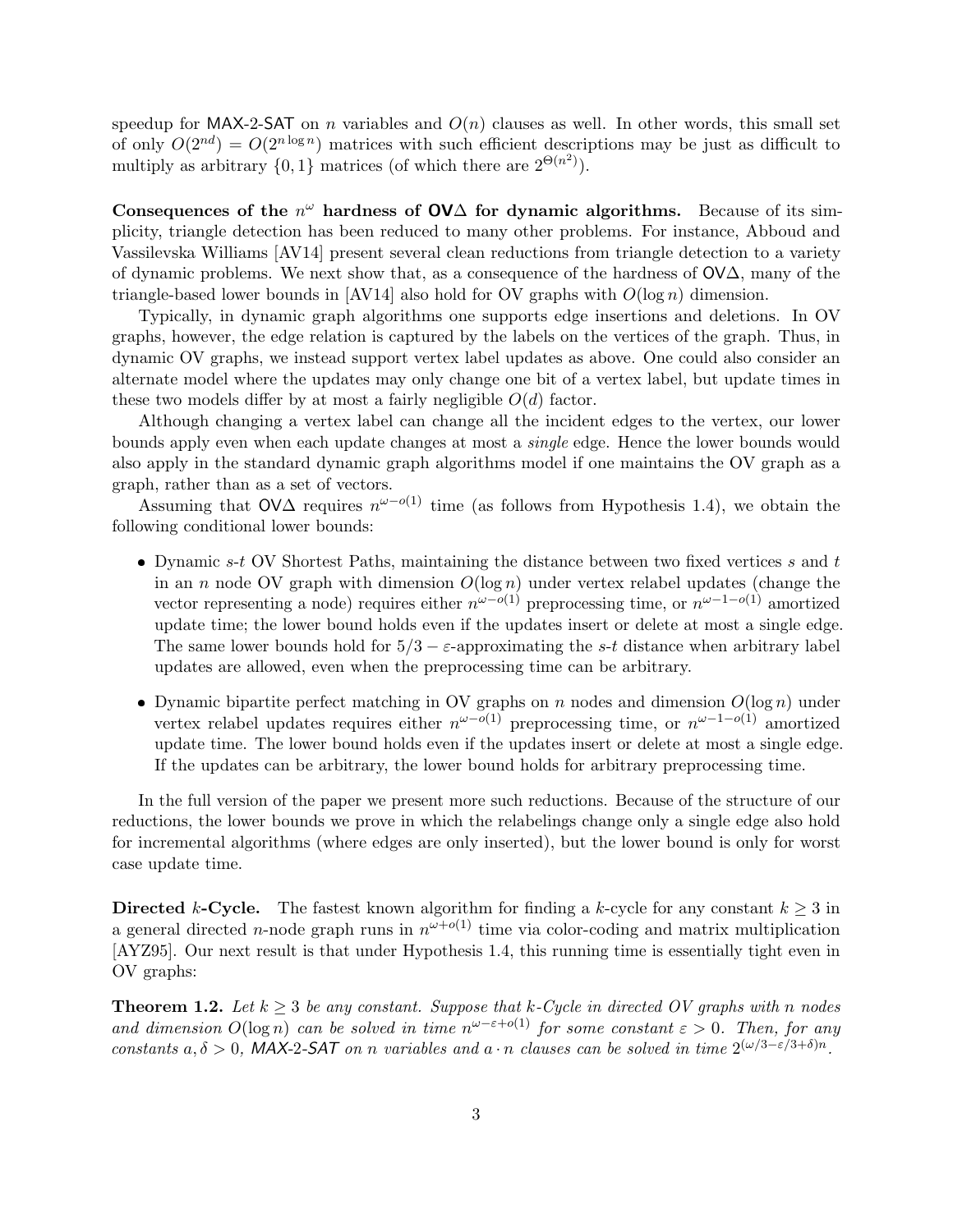As our MAX-3-SAT Hypothesis 1.3 is potentially more believable than our MAX-2-SAT Hypothesis 1.4, we further investigate what it implies for  $k$ -Cycle detection. We show that unless Hypothesis 1.3 fails, there is no constant k for which k-cycle in an n node OV graph with dimension  $O(\log n)$ can be found in  $O(n^{3/2-\epsilon})$  time for any  $\epsilon > 0$ . The statement of our directed k-cycle results under Hypothesis 1.3 are strongest for  $k = 4$ :

**Theorem 1.3.** Suppose that OV-DIR-4CYCLE in OV graphs with n nodes and dimension  $O(\log n)$ can be solved in time  $n^{2-\epsilon+o(1)}$  for some constant  $\epsilon > 0$ . Then, for any constants  $a, \delta > 0$ , MAX-3-SAT on n variables and  $a \cdot n$  clauses can be solved in time  $2^{(1-\epsilon/2+\delta)n}$ , and Hypothesis 1.3 fails.

If  $\omega = 2$ , the above would give an essentially tight lower bound under a better hypothesis. While the lower bounds we obtain under Hypothesis 1.3 are not nearly as strong as the tight results we get under Hypothesis 1.4, they are conditioned on a slightly more believable hypothesis. Moreover, the techniques seem to be slightly more flexible, so that there might be hope that a similar result might hold for k-cycle in *undirected* graphs. When  $k$  is odd, our hardness results already hold for  $k$ -cycle in undirected OV graphs, but when k is even,  $k$ -cycle in general undirected graphs can be solved in  $O(n^2)$  time regardless of k [YZ97]. Hence our  $n^{\omega-o(1)}$  lower bound from Hypothesis 1.4 may not extend to undirected graphs if  $\omega > 2$ . A strengthening of our MAX-3-SAT-based reductions to undirected graphs might still be possible, and would be significant as it would be tight, at least for 4-cycles.

Constant Degree Graphs have low OV dimension Next, we study the complexity of various NP-hard graph problems when they are restricted to graphs on n nodes with OV dimension  $O(\log n)$ . We begin with problems which are known to be NP-hard on constant-degree graphs, including Hamiltonian Path and Minimum Vertex Cover. It follows from prior work [Alo86] that constantdegree graphs have OV dimension  $O(\log n)$ . However, the proof of this is nonconstructive, and uses the probabilistic method. We nonetheless show how to derandomize this proof, giving a deterministic polynomial-time algorithm for finding a representation of a constant-degree graph as an OV graph of dimension  $O(\log n)$ . We hence show:

**Theorem 1.4.** Any problem which is NP-hard on graphs of constant maximum degree is also  $NP$ -hard on OV graphs of dimension  $O(\log n)$ .

We also show that at least one NP-hard problem, the Max Clique problem, seems to become easier on OV graphs of dimension  $d \ll n$ , by reducing to a set packing problem:

**Theorem 1.5.** Given as input vectors  $V = \{v_1, \ldots, v_n\} \subseteq \{0,1\}^d$  defining a dimension d OV graph  $G_V$ , a maximum size clique in  $G_V$  can be found in time  $2^d \cdot n^{O(1)}$ .

Online Matrix-Vector Multiplication Finally, we study the Online Matrix-Vector Multiplication (OMV) problem: preprocess a matrix  $M \in \mathbb{F}_2^{n \times n}$  so that, given as input a query vector  $v \in \mathbb{F}_2^n$ , one can quickly return the product  $M \cdot v$ . The best known algorithms in general answer queries in time  $n^{2-o(1)}$  [LW17]. We show that faster algorithms are possible when the matrix M is the adjacency matrix of a graph with OV dimension  $c \log n$ :

**Theorem 1.6.** For  $c > 0$ , we can preprocess vectors  $u_1, \ldots, u_n, v_1, \ldots, v_n \in \{0,1\}^{c \log n}$ , which define a matrix  $M \in \mathbb{F}_2^{n \times n}$  as  $M[i, j] = 1$  if and only if  $\langle u_i, v_j \rangle = 0$ , in preprocessing time  $\tilde{O}(n^2)$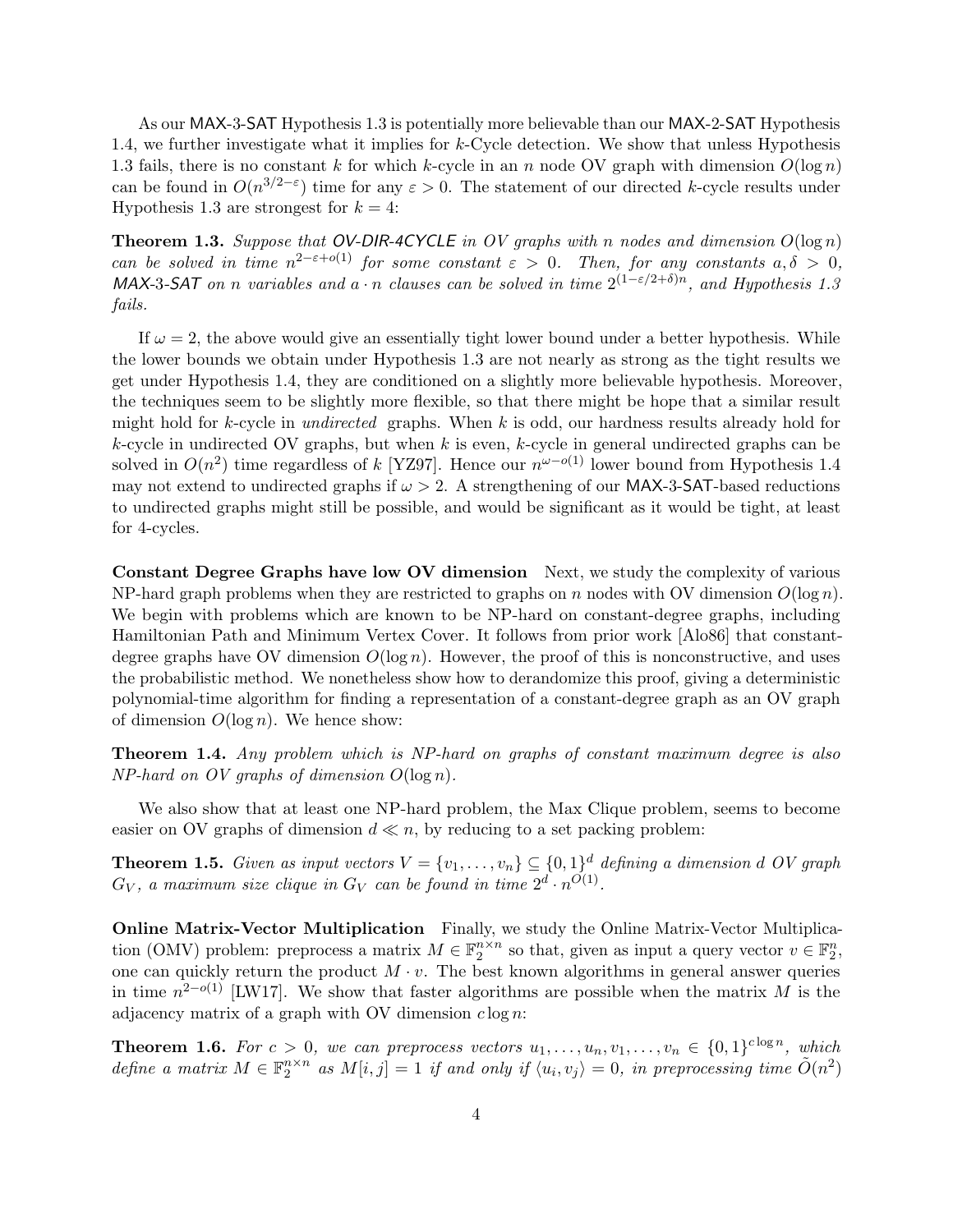with high probability, such that given as input a vector  $v \in \mathbb{F}_2^n$ , we can compute the product  $M \cdot v$  in time  $n^{2-1/O(\log c)}$ .

Data structures for OMV have many applications. For instance, by multiplying the adjacency matrix of a graph G by an indicator vector for a subset  $S \subseteq \{1, 2, ..., n\}$  of the nodes of G, one gets the neighborhood of S. Similar to [LW17, Corollary 1.1], our Theorem 1.6 thus yields a data structure with  $\tilde{O}(n^2)$  preprocessing time for OV graphs G of dimension  $c \cdot \log n$  which, given as a query a subset  $S$  of the nodes of  $G$ , can answer whether  $S$  is independent, dominating, or a vertex cover, in time  $n^{2-1/O(\log c)}$ .

Our data structure for Theorem 1.6 works by expressing the matrix  $M$  as the sum of a matrix of rank  $n^{0.1}$  and a sparse matrix with  $n^{2-1/O(\log c)}$  nonzero entries. It does this by combining the algorithm for OV by Abboud et al. [AWY15], which makes use of the 'polynomial method in algorithm design', together with known techniques for converting polynomial method constructions into 'matrix rigidity' upper bounds [AW17].

#### 1.2 Other Related Work

OV graphs have been studied in a number of other settings in mathematics and computer science.

The Edge Clique Cover Number (ECCN) of a graph G is the minimum number of cliques needed to cover the edges of G. We can see that a graph G is an OV graph of dimension  $d$  if and only if the ECCN of the *complement* of  $G$  is  $d$ . A line of work in the combinatorics community has shown that a number of simple classes of graphs have low ECCN; see e.g. [EGP66, Alo86, Gyá90, MPR95, MQ06].

The complexity of determining the ECCN of an input graph has also been studied. The problem is known to be NP-hard in general, but Gramm et al. [GGHN09] gave a parameterized algorithm running in time  $2^{2^{O(k)}} \cdot \text{poly}(n)$  on an n node graph with ECCN k. Such a doubly-exponential dependence on k may be optimal: Cygan et al. [CPP16] showed that a  $2^{2^{o(k)}} \cdot \text{poly}(n)$  time algorithm would refute the Exponential Time Hypothesis (a weak version of SETH).

Representations of graphs by the orthogonality relations of vectors have also been studied in other areas. For instance, Lovász [Lov79] describes 'orthonormal representations' where each node must be assigned a unit vector in Euclidean space, and the vectors corresponding to nonadjacent vertices must be orthogonal. In this language, if  $G$  is a graph with low OV dimension, then the complement of G has low  $\{0, 1\}$ -faithful orthogonality dimension; see e.g. [LSS89, Lov19].

### 2 Preliminaries

#### 2.1 Notation

For a positive integer d, write  $0^d$  for the all-zeroes vector of dimension d. Write  $\parallel$  to denote concatenation of vectors.

Define  $AND: \{0,1\}^d \times \{0,1\}^d \rightarrow \{0,1\}^d$ , the bit-wise AND function by, for  $x, y \in \{0,1\}^d$  and  $\ell \in \{1, ..., d\}, AND(x, y)[\ell] = x[\ell] \cdot y[\ell].$ 

#### 2.2 OV Graphs

**Definition 2.1** (OV Graph). For positive integers n, d and vectors  $V = \{v_1, \ldots, v_n\} \subseteq \{0, 1\}^d$ , the OV graph  $G_V$  is the graph on n nodes where nodes i and j are adjacent if and only if  $\langle v_i, v_j \rangle = 0$ ,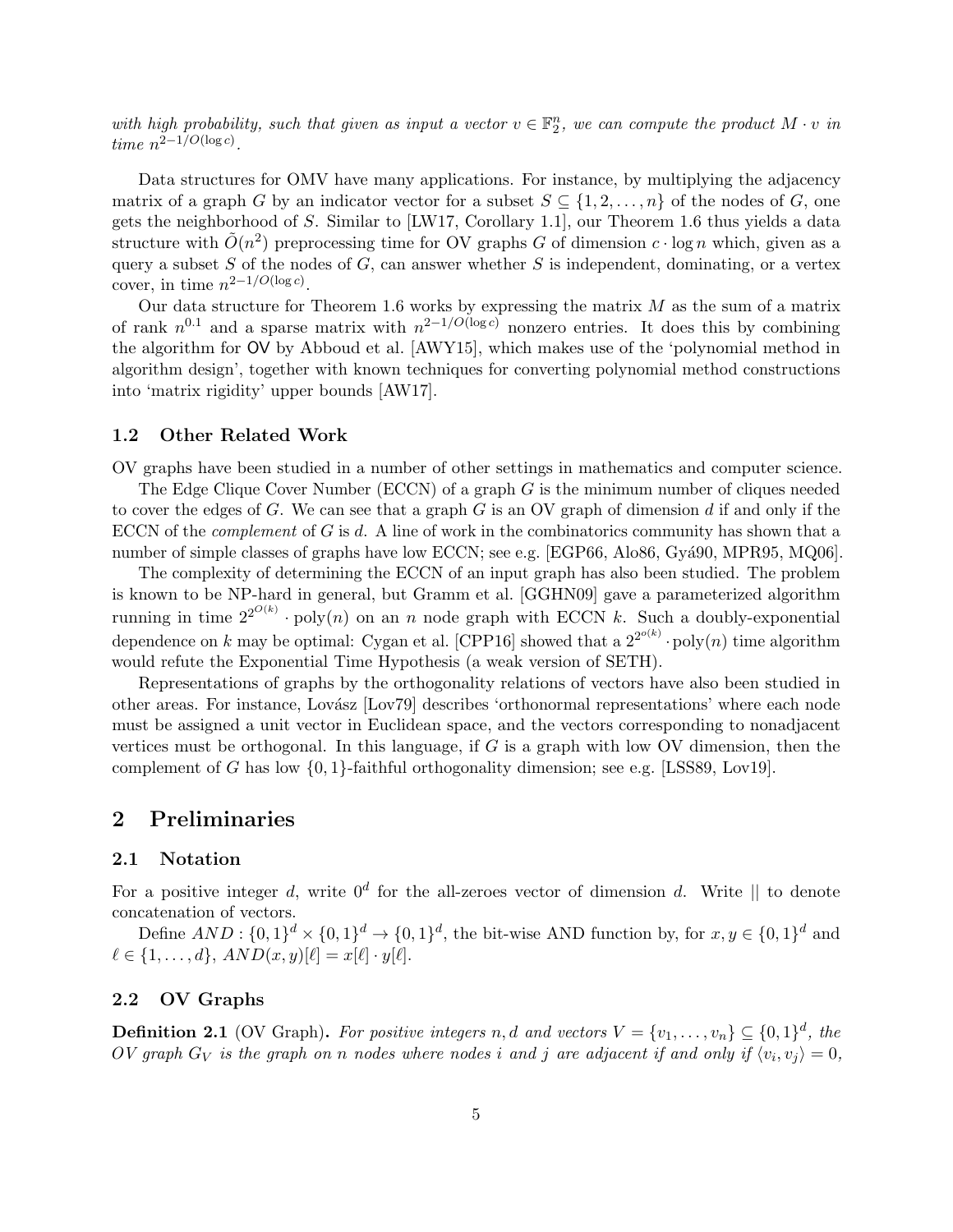where the inner product is over  $\mathbb{Z}$ . The OV dimension of a graph G is the smallest nonnegative integer d such that G can be written as the OV graph of vectors in  $\{0,1\}^d$ .

**Definition 2.2** (Generalized Inner Product). For any positive integers n, d and vectors  $v_1, \ldots, v_n \in$  $\mathbb{Z}^d$ , we define the generalized inner product

$$
IP({v_1,\ldots,v_n}) = \langle v_1,\ldots,v_n\rangle = \sum_{\ell=1}^d v_1[\ell]\cdot v_2[\ell]\cdots v_n[\ell].
$$

The sum (as well as all inner products in this paper) is taken over  $\mathbb{Z}$ .

**Definition 2.3** (k-Uniform OV Hypergraph). For positive integers n, d and vectors  $V = \{v_1, \ldots, v_n\} \subseteq$  ${0,1}^d$ , the k-uniform OV hypergraph  $G_{V,k}$  is the k-uniform hypergraph on n nodes where, for distinct nodes  $i_1, i_2, \ldots, i_k$ , the hyperedge  $(i_1, \ldots, i_k)$  is in  $G_{V,k}$  if and only if  $\langle v_{i_1}, v_{i_2}, \ldots, v_{i_k} \rangle = 0$ .

**Definition 2.4** (OV dimension of a matrix). The OV dimension of a matrix  $M \in \{0,1\}^{n \times n}$  is the smallest nonnegative integer d such that there are  $2n$  vectors  $u_1, \ldots, u_n, v_1, \ldots, v_n \in \{0,1\}^d$ with the property that, for any  $i, j \in \{1, 2, ..., n\}$ , we have  $M[i, j] = 1$  if and only if  $\langle u_i, v_j \rangle = 0$ . Equivalently, the OV dimension of M is the rank of  $\overline{M}$  (the all 1s matrix minus M) over the OR, AND (Boolean) semiring.

Remark 2.1. The adjacency matrix of an OV graph of dimension d is a matrix of OV dimension d.

#### 2.3 Algorithmic Problems

**Definition 2.5.** We define some problems. For positive integers  $n, d$ :

- $\mathcal{O}V_{n,d}$ : Given  $A, B \subseteq \{0,1\}^d$  with  $|A| = |B| = n$ , determine whether there is an  $(a, b) \in A \times B$ with  $\langle a, b \rangle = 0$ .
- **EXACT-IP**<sub>n,d</sub>: Given  $A, B \subseteq \{0, 1\}^d$  with  $|A| = |B| = n$ , and an integer  $0 \le m \le d$ , determine whether there is an  $(a, b) \in A \times B$  with  $\langle a, b \rangle = m$ .
- $OVA_{n,d}$ : Given  $V \subseteq \{0,1\}^d$  with  $|V| = n$ , determine whether there are distinct  $a, b, c \in V$ with  $\langle a, b \rangle = \langle b, c \rangle = \langle c, a \rangle = 0.$
- **EXACT-IP** $\Delta_{n,d}$ : Given  $A, B, C \subseteq \{0,1\}^d$  with  $|A| = |B| = |C| = n$ , and three integers  $0 \leq m_{AB}, m_{BC}, m_{CA} \leq d$ , determine whether there is  $a(a, b, c) \in A \times B \times C$  with  $\langle a, b \rangle = m_{AB}$ ,  $\langle b, c \rangle = m_{BC}$ , and  $\langle c, a \rangle = m_{CA}$ .
- OV-HYPERGRAPH<sub>n,d,l,k</sub> (for  $\ell > k \geq 2$ ): Given  $V \subseteq \{0, 1\}^d$  with  $|V| = n$ , determine whether there is a  $T \subseteq V$  of size  $|T| = \ell$  such that for all  $S \subseteq T$  of size  $|S| = k$  we have  $IP(S) = 0$ .
- DIRECTED-CYCLE<sub>n,d,k</sub>: Given  $V_1, \ldots, V_k \subseteq \{0,1\}^d$  with  $|V_1| = \cdots = |V_k| = n$ , determine whether there is a  $v_i \in V_i$  for each  $i \in \{1, 2, ..., k\}$  such that  $\langle v_i, v_{i+1} \rangle = 0$  for all such i (with  $v_{k+1} = v_1$ ).
- MAX-k-SAT<sub>n,m</sub>: Given a k-CNF formula  $\phi$  on n variables and m clauses, determine the maximum number of clauses of  $\phi$  which can be satisfied by an assignment.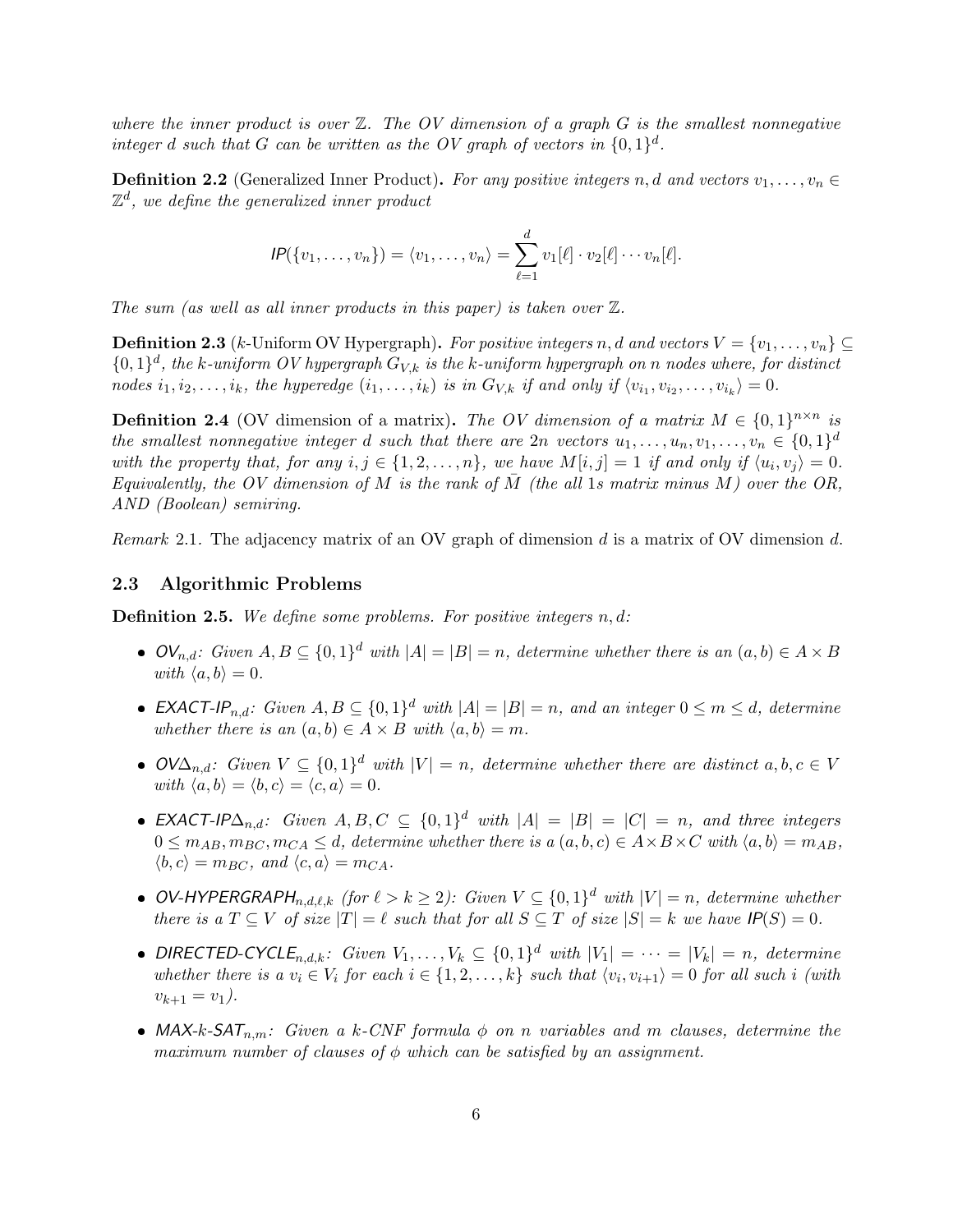### 3 Reduction from MAX-2SAT to Finding Triangles in OV Graphs

**Lemma 3.1.** There is a polynomial-time reduction from  $MAX-2-SAT_{n,m}$  to  $O(m^3)$  instances of  $\mathsf{EXACT\text{-}IP}\Delta_{3\cdot 2^{\lceil n/3\rceil},m}.$ 

*Proof.* Partition the input variables into three groups  $X, Y, Z$  of  $n/3$  variables each. Let S be the set of clauses of  $\phi$ . Partition S into six sets  $S_X, S_Y, S_Z, S'_X, S'_Y, S'_Z$  such that:

- $S'_X$  contains the clauses which consist only of literals of variables from X, and  $S'_Y$  and  $S'_Z$  are defined similarly.
- $S_X \subseteq S \setminus (S'_X \cup S'_Y \cup S'_Z)$  contains the clauses which contain one literal from Y and one from  $Z$ , and  $S_Y$  and  $S_Z$  are defined similarly.

For each of the  $O(m^3)$  choices of  $0 \le m_X, m_Y, m_Z \le m$ , we will determine whether it is possible to find an assignment to  $\phi$  which satisfies all but  $m_X$  clauses of  $S'_Y \cup S_Z$ , all but  $m_Y$  clauses of  $S'_Z \cup S_X$ , and all but  $m_Z$  clauses of  $S'_X \cup S_Y$ . From this we can compute the desired answer.

For any assignment  $\alpha: X \to \{0,1\}^{n/3}$ , define the vector  $v_\alpha \in \{0,1\}^m$ , whose entries are indexed by clauses  $c$  in  $S$ , by

$$
v_{\alpha}[c] = \begin{cases} 0 & \text{if } c \in S_X' \cup S_Y \cup S_Z \text{ and } \alpha \text{ satisfies a literal in } c, \\ 0 & \text{if } c \in S_Z' \cup S_X, \\ 1 & \text{otherwise.} \end{cases}
$$

Similarly, for any assignment  $\beta: Y \to \{0, 1\}$ , define  $v_{\beta} \in \{0, 1\}^m$  by

$$
v_{\beta}[c] = \begin{cases} 0 & \text{if } c \in S_X \cup S'_Y \cup S_Z \text{ and } \alpha \text{ satisfies a literal in } c, \\ 0 & \text{if } c \in S'_X \cup S_Y, \\ 1 & \text{otherwise.} \end{cases}
$$

and for any assignment  $\gamma : Z \to \{0,1\}$ , define  $v_{\gamma} \in \{0,1\}^m$  by

$$
v_{\gamma}[c] = \begin{cases} 0 & \text{if } c \in S_X \cup S_Y \cup S_Z' \text{ and } \alpha \text{ satisfies a literal in } c, \\ 0 & \text{if } c \in S_Y' \cup S_Z, \\ 1 & \text{otherwise.} \end{cases}
$$

Note that for any assignment s to all the variables, letting  $\alpha = s|_X$ ,  $\beta = s|_Y$ , and  $\gamma = s|_Z$ , we have that  $\langle v_\alpha, v_\beta \rangle$  counts the number of clauses in  $S'_Y \cup S_Z$  which are unsatisfied by s,  $\langle v_\beta, v_\gamma \rangle$  counts the number of clauses in  $S'_Z \cup S_X$  which are unsatisfied by s, and  $\langle v_\gamma, v_\alpha \rangle$  counts the number of clauses in  $S'_X \cup S_Y$  which are unsatisfied by s. In other words, our goal is to determine whether there is an  $\alpha: X \to \{0,1\}, \beta: Y \to \{0,1\}, \text{ and } \gamma: Z \to \{0,1\} \text{ with } \langle v_\alpha, v_\beta \rangle = m_X, \langle v_\beta, v_\gamma \rangle = m_Y,$ and  $\langle v_\gamma, v_\alpha \rangle = m_Z$ . This is exactly an instance of **EXACT-IP** $\Delta_{3\cdot2^{n/3},m}$ , as desired.  $\Box$ 

Theorem 3.1 (Reduction from EXACT-IP to OV implicit in [CW19, Proof of Lemma 4.2]). For any positive integer n, and any  $c, \varepsilon > 0$ , set  $s := n^{\varepsilon \log(c/\varepsilon)}$  and  $d := O(2^{c/\varepsilon} \log n)$ . There is a pair of maps

$$
r_1, r_2 : \{0, 1\}^{c \log n} \times \{1, 2, ..., s\} \times \{0, 1, ..., c \log n\} \to \{0, 1\}^d
$$

which can be computed in deterministic time  $O(s \cdot 2^{c/\varepsilon} \log n)$  such that for any  $x, y \in \{0, 1\}^{c \log n}$ , and any  $m \in \{0, 1, \ldots, c \log n\}$ , we have  $\langle x, y \rangle = m$  if and only if there is an  $i \in \{1, 2, \ldots, s\}$  such that  $\langle r_1(x, i, m), r_2(y, i, m) \rangle = 0$  (over  $\mathbb{Z}$ ).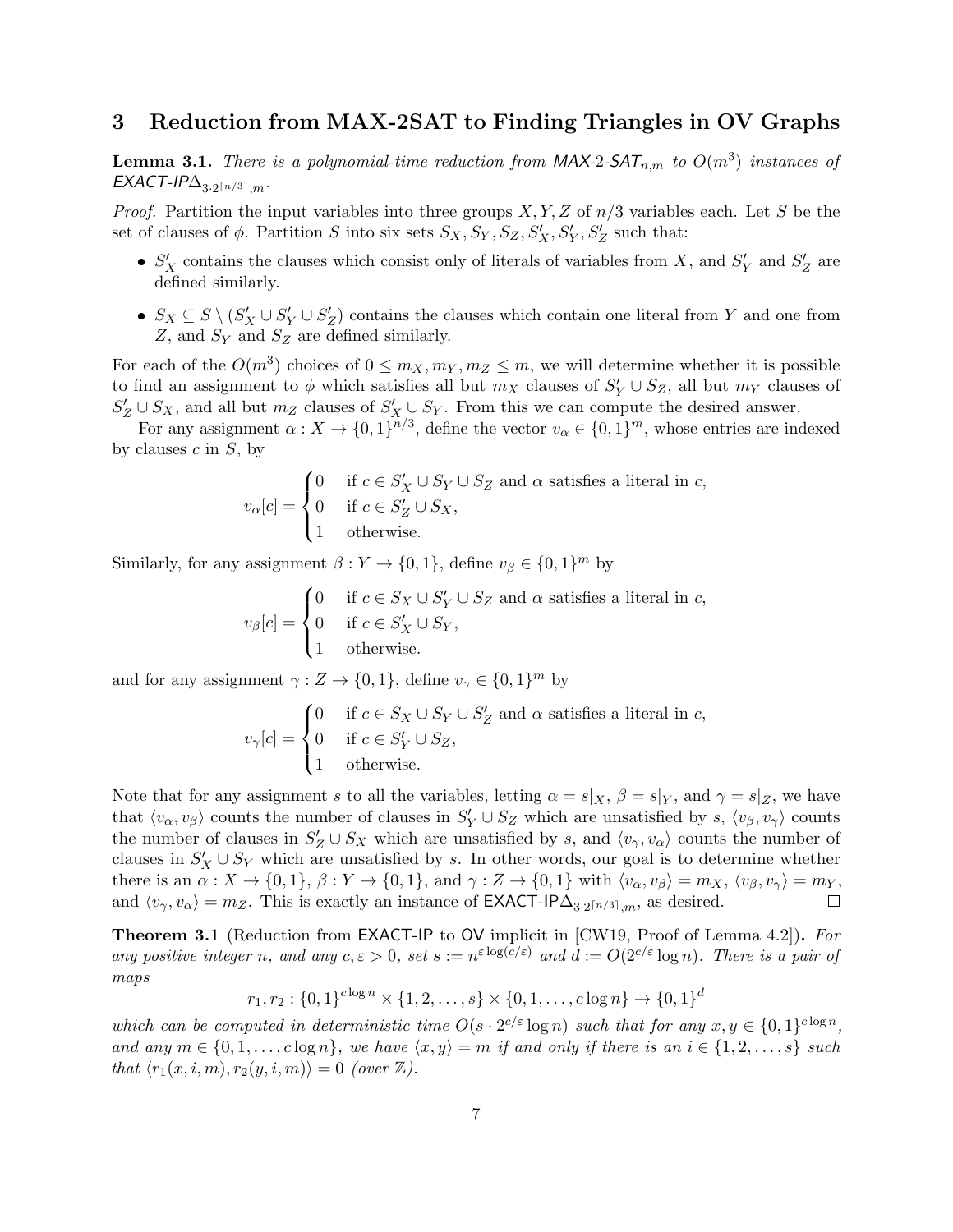**Lemma 3.2.** For every  $c, \varepsilon > 0$ , there is a reduction from an EXACT-IP $\Delta_{n,c \log n}$  instance to  $n^{3\varepsilon \log(c/\varepsilon)}$  many instances of  $\mathsf{OVA}_{n, O(2^{c/\varepsilon} \log n)}$ . The EXACT-IP $\Delta$  instance is a yes instance if and only if at least one of the  $O<sup>\prime</sup>\Delta$  instances is a yes instance. The reduction takes time  $2^{O(\varepsilon \log(c/\varepsilon) \log n + c/\varepsilon)}$ .

*Proof.* In our EXACT-IP $\Delta_{n,c \log n}$  instance, we are given  $A, B, C \subseteq \{0,1\}^{c \log n}$  with  $|A| = |B|$  $|C| = n$  and three nonnegative integers  $m_{AB}, m_{BC}, m_{CA}$ , and our goal is to determine whether there is a  $(a, b, c) \in A \times B \times C$  such that  $\langle a, b \rangle = m_{AB}, \langle b, c \rangle = m_{BC}$ , and  $\langle c, a \rangle = m_{CA}$ .

Set  $s := n^{\varepsilon \log(c/\varepsilon)}$  and  $d := O(2^{c/\varepsilon} \log n)$ , and let  $r_1, r_2$  be the maps from Theorem 3.1. Then, our goal is equivalently to determine whether there is a  $(a, b, c) \in A \times B \times C$  and  $i_{AB}, i_{BC}, i_{CA} \in$  $\{1, 2, \ldots, s\}$  such that  $\langle r_1(a, i_{AB}, m_{AB}), r_2(b, i_{AB}, m_{AB})\rangle = \langle r_1(b, i_{BC}, m_{BC}), r_2(c, i_{BC}, m_{BC})\rangle =$  $\langle r_1(c, i_{CA}, m_{CA}), r_2(a, i_{CA}, m_{CA})\rangle = 0.$ 

For each fixed choice of  $i_{AB}$ ,  $i_{BC}$ ,  $i_{CA} \in \{1, 2, ..., s\}$ , this is very nearly an instance of  $\mathsf{OVA}_{n,d}$ , which would complete the proof. To convert it into an instance of  $\mathsf{OVA}_{n,3d}$ , simply map:

$$
a \to r_1(a, i_{AB}, m_{AB})||0^d||r_2(a, i_{CA}, m_{CA}),
$$
  
\n
$$
b \to r_2(b, i_{AB}, m_{AB})||r_1(b, i_{BC}, m_{BC})||0^d,
$$
  
\n
$$
c \to 0^d||r_2(c, i_{BC}, m_{BC})||r_1(c, i_{CA}, m_{CA}),
$$

for each  $a \in A, b \in B, c \in C$ , where  $\parallel$  denotes concatenation of vectors, and  $0^d$  is the all-0s vector of length d.  $\Box$ 

**Theorem 3.2.** Suppose that  $OVA_{N, c \log N}$  can be solved in (deterministic) time  $N^{\tau+o(1)}$  for some constant  $\tau \geq 0$  and all constants  $c > 0$ . Then, for any constant  $a > 0$ , MAX-2-SAT<sub>n,an</sub> can be solved in (deterministic) time  $O(2^{(\tau/3+\delta)n})$  for every  $\delta > 0$ .

*Proof.* Let  $\varepsilon > 0$  be a small constant to be set later. Lemma 3.1 gives a reduction from MAX-2-SAT<sub>n,an</sub> to  $O(n^3)$  instances of EXACT-IP $\Delta_{O(2^{n/3}),an}$ . Lemma 3.2 then reduces each of those to  $2^{O(n\varepsilon \log(a/\varepsilon))}$  instances of  $\mathsf{OVA}_{O(2^{n/3}),O(n\cdot 2^{3a/\varepsilon})}$ . The total time for computing all these reductions is  $2^{O(n\varepsilon \log(a/\varepsilon) + a/\varepsilon)}$ .

For any  $\delta > 0$ , we can pick a sufficiently small  $\varepsilon > 0$  so that the combination is a reduction from MAX-2-SAT<sub>n,an</sub> to  $2^{\delta n/2}$  instances of  $\mathsf{OVA}_{O(2^{n/3}),O(n)}$ , which can be computed in  $2^{\delta/2}$  time. Each of those instances can be solved in time  $2^{\tau n/3 + o(n)}$  using the given algorithm with  $N = O(2^{n/3})$ , as desired.  $\Box$ 

Finally, we can extend Theorem 3.2 from showing hardness just for  $\mathsf{OVA}_{n,O(\log n)}$  to showing hardness for DIRECTED-CYCLE<sub>n,O(log n),k</sub> for any integer  $k \geq 3$  (the two problems coincide when  $k = 3$ ) via a simple reduction:

**Lemma 3.3.** For any integer  $k \geq 3$ , there is a linear-time reduction from  $\mathsf{OV}\Delta_{n,O(\log n)}$  to DIRECTED-CYCLE<sub>n.O(log n),k</sub>.

*Proof.* OV $\Delta_{n,O(\log n)}$  reduces to DIRECTED-CYCLE<sub>n,O(logn)</sub>, by simply repeating the given input set three times (unless it contains the all-zeroes vector, in which case we include it in only one of the three sets). We next show how to reduce from DIRECTED-CYCLE<sub>n,O(logn),k-1</sub> to DIRECTED-CYCLE<sub>n.O(log n),k</sub> for any  $k \geq 4$ , which will complete the proof.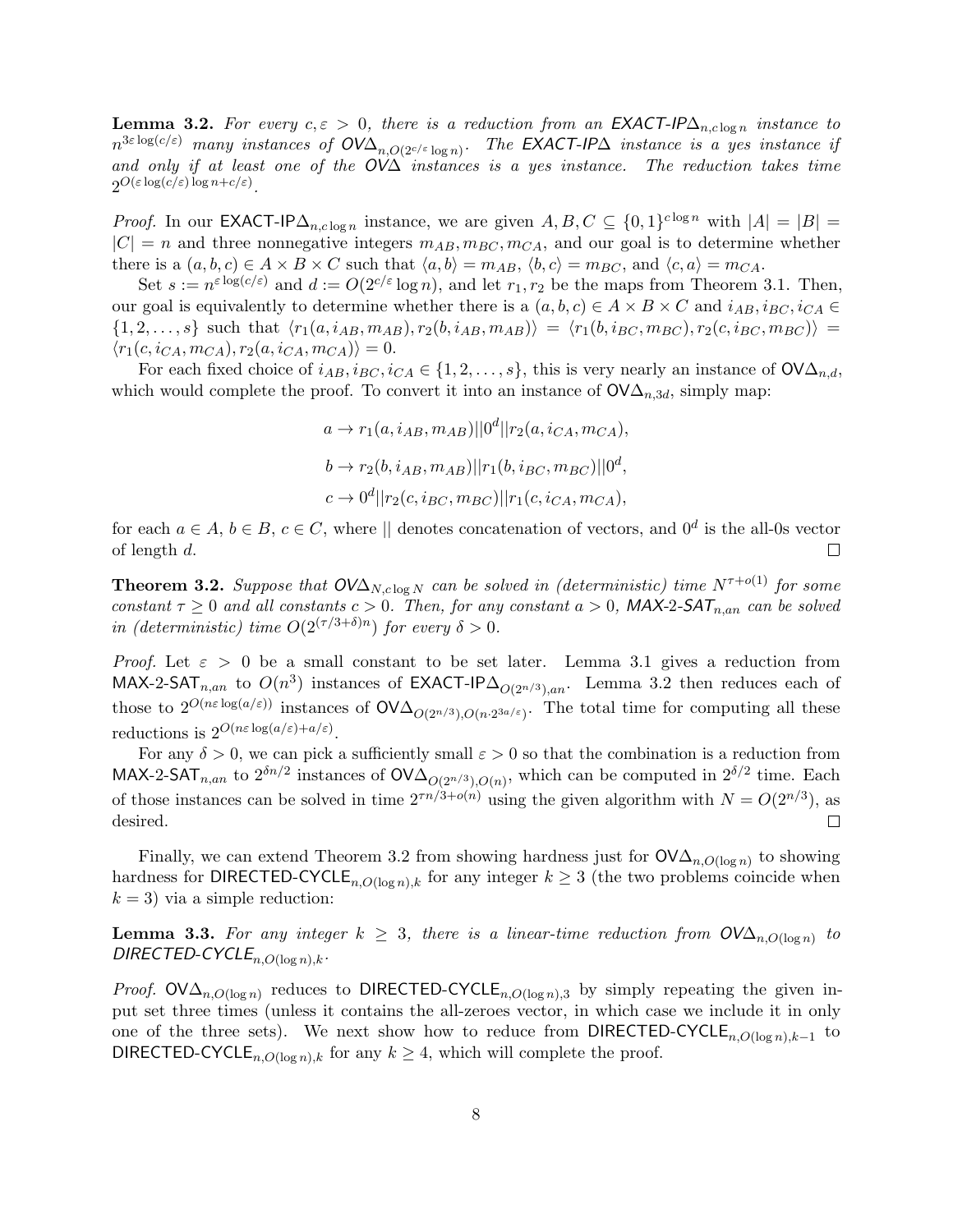We are given as input  $k-1$  sets  $V_1, \ldots, V_{k-1} \subseteq \{0,1\}^d$  for  $d = O(\log n)$  and  $|V_i| = n$  for all  $i \in \{1, 2, \ldots, k-1\}$ . For each i write  $V_i = \{v_{i,j}\}_{j \in \{1, \ldots, n\}}$ .

Next, for a sufficiently large  $d' = O(\log n)$ , pick  $2n$  vectors  $\alpha_1, \ldots, \alpha_n, \beta_1, \ldots, \beta_n \in \{0, 1\}^{d'}$  such that, for  $i, j \in \{1, 2, \ldots, n\}$  we have

$$
\langle \alpha_i, \beta_j \rangle = \begin{cases} 0 & \text{if } i = j \\ \ge 1 & \text{otherwise.} \end{cases}
$$

This can be done, for instance, by picking each  $\alpha_i$  to be a different vector with exactly half its entries 1, and picking  $\beta_i$  to be  $\bar{\alpha}_i$  (i.e. the all 1s vector minus  $\alpha_i$ ). We thus can pick the smallest  $d' = O(\log n)$  such that  $\begin{pmatrix} d' \\ d' \end{pmatrix}$  $\binom{d'}{d'/2} \geq n.$ 

We will now pick sets  $V'_1, \ldots, V'_k \subseteq \{0,1\}^{2d+d'}$  to give our instance of DIRECTED-CYCLE<sub>n,O(log n),k</sub>. We will pick  $V_i' = \{v'_{i,j}\}_{j \in \{1,2,\ldots,n\}}$ , where the  $v'_{i,j}$  vectors are defined as follows: If  $i \in \{1,2,\ldots,k-2\}$ then set  $v'_{i,j} = v_{i,j} || v_{i,j} || 0^{d'}$ . Then, set  $v'_{k-1,j} = 0^d || v_{k-1,j} || \alpha_j$  and  $v'_{k,j} = v_{k-1,j} || 0^d || \beta_j$ .

We can see with these choices that the vectors  $(v_{1,j_1}, v_{2,j_2}, \ldots, v_{k-1,j_{k-1}})$  formed a  $k-1$  cycle in the original instance of DIRECTED-CYCLE<sub>n,O(log n),k−1</sub> if and only if  $(v'_{1,j_1}, v'_{2,j_2}, \ldots, v'_{k-1,j_{k-1}}, v'_{k,j_{k-1}})$ form a k cycle in the new instance of DIRECTED-CYCLE<sub>n,O(log n),k</sub>. Moreover,  $\langle v'_{k-1,j}, v'_{k,j'}\rangle = 0$  if and only if  $j = j'$ , so these are the only possible k cycles in the new instance, as desired.  $\Box$ 

Corollary 3.1. Suppose for any  $k \geq 3$  that DIRECTED-CYCLE<sub>n,O(logn),k</sub> can be solved in (deterministic) time  $N^{\tau+o(1)}$  for some constant  $\tau \geq 0$ . Then, for any constant  $a > 0$ , MAX-2-SAT<sub>n,an</sub> can be solved in (deterministic) time  $O(2^{(\tau/3+\delta)n})$  for every  $\delta > 0$ .

### 4 Hypercliques in OV Hypergraphs and Directed Cycles

A straightforward generalization of the above argument shows:

**Theorem 4.1.** Suppose, for integers  $\ell > k \geq 2$ , that OV-HYPERGRAPH<sub>N,O(log N), $\ell, k$  can be solved in</sub> (deterministic) time  $N^{\tau+o(1)}$  for some constant  $\tau \geq 0$ . Then, for any constant  $a > 0$ , MAX-k-SAT<sub>n,an</sub> can be solved in (deterministic) time  $O(2^{(\tau/\ell+\delta)n})$  for every  $\delta > 0$ .

Following the reduction from finding hypercliques in hypergraphs to finding directed cycles of [LVW18], we can also reduce to finding directed cycles in OV graphs, with some care to ensure that the OV dimension does not increase too much:

**Theorem 4.2.** Let  $k \geq 4$  be a constant integer. There is an  $\tilde{O}(d \cdot n^{k-[k/3]})$  deterministic time reduction from OV-HYPERGRAPH<sub>n,d,k,3</sub> to DIRECTED-CYCLE<sub>nk-[k/3]</sup>,d+O(log n),k<sup>.</sup></sub>

The proof of the theorem is a bit technical, so we first present the special case for  $k = 4$  and then highlight some changes.

**Theorem 4.3.** There is an  $O(d \cdot n^2 \log n)$  deterministic time reduction from OV-HYPERGRAPH<sub>n,d,4,3</sub> to DIRECTED-CYCLE $_{\binom{n}{2},d+O(\log n),4}.$ 

*Proof.* In OV-HYPERGRAPH<sub>n,d,d,3</sub>, we are given as input a size-n set  $V = \{v_1, \ldots, v_n\} \subseteq \{0, 1\}^d$ , and we want to determine whether there is a  $T \subseteq V$  of size  $|T| = 4$  such that, for all  $S \subseteq T$  of size  $|S| = 3$ , we have  $IP(S) = 0$ .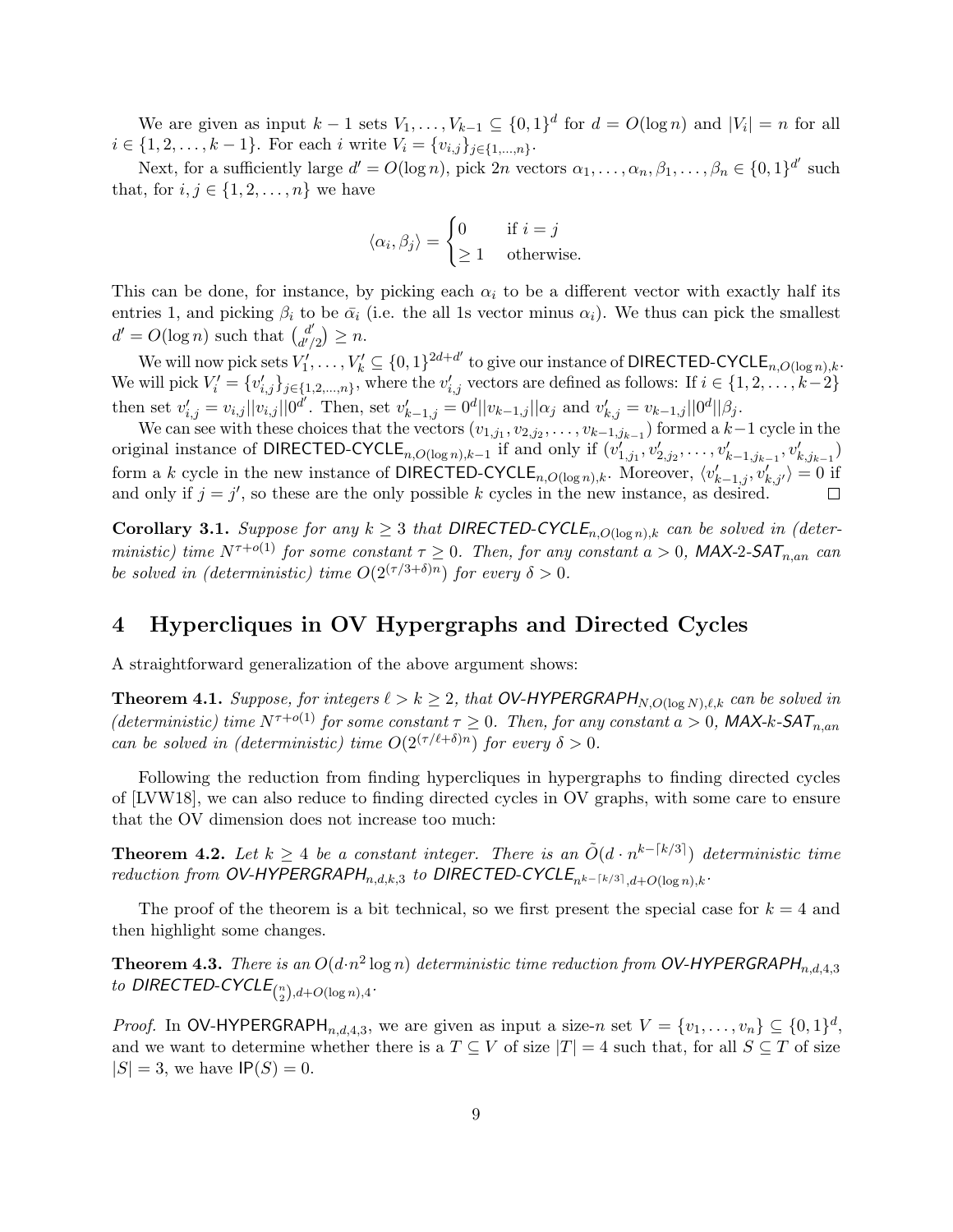We first give some definitions. Define  $AND: \{0,1\}^d \times \{0,1\}^d \rightarrow \{0,1\}^d$  by, for  $x, y \in \{0,1\}^d$ and  $\ell \in \{1, ..., d\}$ ,  $AND(x, y)[\ell] = x[\ell] \cdot y[\ell]$ . Next, similar to Lemma 3.3, for a sufficiently large  $d' = O(\log n)$ , pick  $2n$  vectors  $\alpha_1, \ldots, \alpha_n, \beta_1, \ldots, \beta_n \in \{0, 1\}^{d'}$  such that, for  $i, j \in \{1, 2, \ldots, n\}$  we have

$$
\langle \alpha_i, \beta_j \rangle = \begin{cases} 0 & \text{if } i = j \\ \ge 1 & \text{otherwise.} \end{cases}
$$

As before, we can pick the smallest  $d' = O(\log n)$  such that  $\begin{pmatrix} d' \\ d' \end{pmatrix}$  $\begin{cases} d' \ d'/2 \end{cases} \geq n.$  Finally, define  $\chi$ :  $\{1, 2, 3, 4\}^2 \times \{1, 2, ..., n\}^2 \rightarrow \{0, 1\}^{d'}$  by

$$
\chi(p,q,i,j) = \begin{cases} \alpha_j & \text{if } p = q \\ \beta_i & \text{if } p = q + 1 \pmod{4} \\ 0^{d'} & \text{otherwise.} \end{cases}
$$

Our reduction constructs sets  $V_1, V_2, V_3, V_4 \subseteq \{0, 1\}^{d+4d'}$ , each of size  $\binom{n}{2}$  $n \choose 2$ , as follows. For each  $p \in \{1, 2, 3\}$ , and  $1 \leq i < j \leq n$ , put into set  $V_p$  the vector

$$
v_{i,j,p} := AND(v_i, v_j) || \chi(p, 1, i, j) || \chi(p, 2, i, j) || \chi(p, 3, i, j) || \chi(p, 4, i, j),
$$

where  $\parallel$  denotes vector concatenation. Finally, for each  $1 \leq i \leq j \leq n$ , put into  $V_4$  the vector

$$
v_{j,i,4} := AND(v_i, v_j) || \chi(4,1,j,i) || \chi(4,2,j,i) || \chi(4,3,j,i) || \chi(4,4,j,i).
$$

We picked the function  $\chi$  so that, for  $a, b, c, d \in \{1, 2, ..., n\}$ ,

• for  $p \in \{1, 2, 3\}$ , we have  $\langle v_{a,b,p}, v_{c,d,p+1} \rangle = 0$  if and only if  $a < b = c < d$  and

$$
\langle AND(v_{i_a}, v_{i_b}), AND(v_{i_b}, v_{i_d}) \rangle = \langle v_{i_a}, v_{i_b}, v_{i_d} \rangle = 0.
$$

• For  $p = 4$ , we have  $\langle v_{a,b,4}, v_{c,d,1} \rangle = 0$  if and only if  $a > b = c < d$  and  $\langle v_{i_a}, v_{i_b}, v_{i_d} \rangle = 0$ .

In other words, there are  $a, b, c, d \in \{1, 2, \ldots, n\}$  such that  $\langle v_{a,b,1}, v_{b,c,2} \rangle = \langle v_{b,c,2}, v_{c,d,3} \rangle = \langle v_{c,d,3}, v_{d,a,4} \rangle =$  $\langle v_{d,a,4}, v_{a,b,1} \rangle = 0$  if and only if  $1 \le a < b < c < d \le n$  and, for every  $S \subseteq \{v_{i_a}, v_{i_b}, v_{i_c}, v_{i_d}\}$  of size  $|S| = 3$  we have  $IP(S) = 3$ . In other words, the sets  $V_1, V_2, V_3, V_4$  form the desired instance of  $\mathsf{DIRECTED\text{-}CYCLE}_{\binom{n}{2},d+4d',4}.$  $\Box$ 

Now we highlight the main changes to the above proof needed to obtain Theorem 4.2.

Sketch of the proof of Theorem 4.2. We start with  $\mathsf{OV}\text{-}\mathsf{HYPERGRAPH}_{n,d,k,3}$  where we are given as input a size-n set  $V = \{v_1, \ldots, v_n\} \subseteq \{0, 1\}^d$ , and we want to determine whether there is a  $T \subseteq V$ of size  $|T| = k$  such that, for all  $S \subseteq T$  of size  $|S| = 3$ , we have  $IP(S) = 0$ .

Let  $\gamma = k - \lceil k/3 \rceil$ .

The reduction from  $k$ -hyperclique in 3-uniform hypergraphs to  $k$ -hypercycle in 3-uniform hypergraphs from [LVW18] carries over to our case and we see (details in the full version) that OV-HYPERGRAPH<sub>n,d,k,3</sub> reduces to the following OV Hypercycle problem: given k sets of vectors  $W_1, \ldots, W_k$  where  $W_i \subseteq \{0,1\}^d$  with  $|Q_i| = n$ , are there  $a_1 \in W_1, \ldots, a_k \in Q_k$  so that for every  $j \in \{1, \ldots, k\}$ , we have that  $\langle a_j, a_{j+1}, \ldots, a_{j+\gamma} \rangle = 0$ , where indices are taken mod k.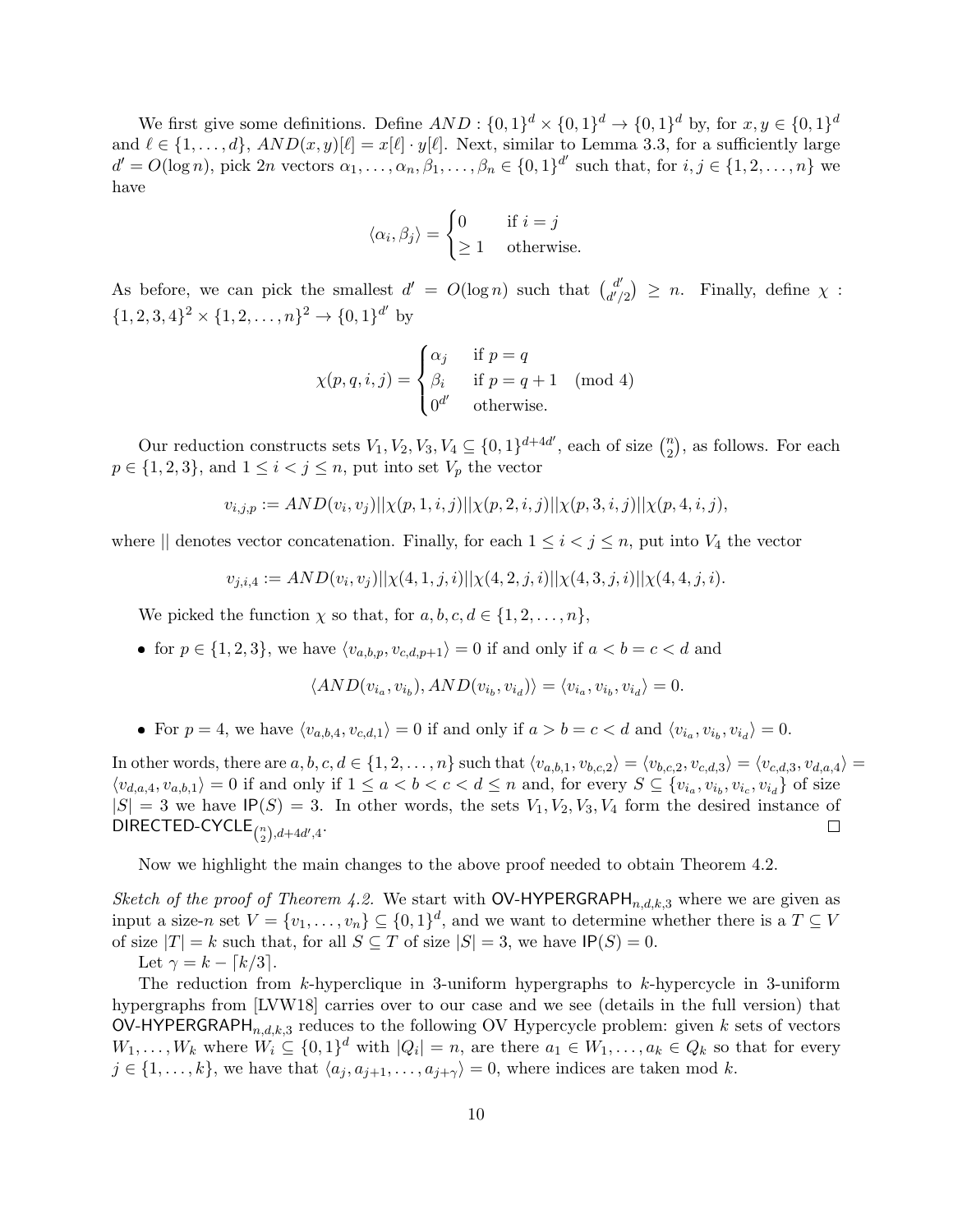We now take this hypercycle problem with generalized inner product over  $(\gamma + 1)$ -tuples and reduce it to k-cycle in a graph with roughly  $n^{\gamma}$  vertices extending our construction for 4-cycle.

We extend the definition of AND to take the bitwise AND of a  $\gamma$ -tuple of d length bit vectors. We then select for sufficiently high  $d'$ ,  $2n^{\gamma-1}$  vectors  $\alpha_1, \ldots, \alpha_{n^{\gamma-1}}, \beta_1, \ldots, \beta_{n^{\gamma-1}} \in \{0, 1\}^{d'}$  such that, for  $i, j \in \{1, 2, \ldots, n\}^{\gamma-1}$  we have

$$
\langle \alpha_i, \beta_j \rangle = \begin{cases} 0 & \text{if } i = j \\ \ge 1 & \text{otherwise.} \end{cases}
$$

This can be done as before by picking each  $\alpha_i$  to be a different vector with exactly half its entries 1, and picking  $\beta_i$  to be  $\bar{\alpha_i}$ . Then we get  $d' = O(\log n)$  by picking the smallest d' with  $\begin{pmatrix} d' \\ d' \end{pmatrix}$  $\binom{d'}{d'/2} \geq n^{\gamma-1}.$ We define  $\chi: \{1, 2, ..., k\}^2 \times \{1, 2, ..., n\}^{\gamma} \to \{0, 1\}^{d'}$  by the below, where  $i_1, ..., i_{\gamma} \in \{1, ..., n\}$ :

$$
\chi(p,q,i_1,\ldots,i_\gamma) = \begin{cases} \alpha_{i_2,\ldots,i_\gamma} & \text{if } p=q\\ \beta_{i_1,\ldots,i_{\gamma-1}} & \text{if } p=q+1 \pmod{k} \\ 0^{d'} & \text{otherwise.} \end{cases}
$$

Our reduction constructs sets  $V_1, V_2, \ldots, V_k \subseteq \{0,1\}^{d+kd'}$ , each of size roughly  $n^{\gamma}$ , as follows. For each  $p \in \{1, 2, \ldots, k\}$ , and each  $\gamma$ -tuple  $i_1, \ldots, i_\gamma \in \{1, \ldots, n\}$  put into set  $V_p$  the vector

$$
v_{i_1,\dots,i_{\gamma},p} := AND(v_{i_1}^p,\dots,v_{i_{\gamma}}^p)||\chi(p,1,v_{i_1}^p,\dots,v_{i_{\gamma}}^p)||\chi(p,2,v_{i_1}^p,\dots,v_{i_{\gamma}}^p)||\dots||\chi(p,k,v_{i_1}^p,\dots,v_{i_{\gamma}}^p),
$$

where  $\parallel$  denotes vector concatenation and  $v_i^p$  $_j^p$  is the j<sup>th</sup> node of  $W_p$  from the hypercycle instance.

We picked the function  $\chi$  so that,

$$
\langle v_{i_1,\dots,i_{\gamma},p}, v_{j_1,\dots,j_{\gamma},p+1}\rangle = 0
$$

if and only if  $(v_i^p)$  $i_2^p, \ldots, v_i^p$  $\binom{p}{i_{\gamma}} = (v_{i_1}^{p+1})$  $v_{i_1}^{p+1}, \ldots, v_{i_{\gamma-1}}^{p+1}$  $i_{\gamma-1}^{p+1}$ ) and

$$
\langle AND(v_{i_1}^p, \ldots, v_{i_{\gamma}}^p), (v_{j_1}^{p+1}, \ldots, v_{j_{\gamma}}^{p+1}) \rangle = \langle v_1^p, v_2^p, \ldots, v_{\gamma}^p, v_{\gamma}^{p+1} \rangle = 0.
$$

In other words, there is an OV k-cycle if and only if there was an OV k-hypercycle.

 $\Box$ 

We obtain the following corollary:

**Corollary 4.1.** Suppose that there is some  $\varepsilon > 0$  so that DIRECTED-CYCLE<sub>n,O(logn),k</sub> can be solved in

- $O(n^{3/2-\epsilon})$  time for some  $k \geq 6$  divisible by 3, or
- $O(n^{3/2+1/(2\ell)-\varepsilon})$  time for some  $k = 3\ell + 1 \geq 4$ , or
- $O(n^{3/2+1/(4\ell+2)-\varepsilon})$  time for some  $k = 3\ell + 2 \geq 5$ .

Then, for any constant  $a > 0$ , MAX-3-SAT<sub>n,an</sub> can be solved in (deterministic) time  $O(2^{(1-\epsilon/4+\delta)n})$ for every  $\delta > 0$ .

In particular, if DIRECTED-CYCLE<sub>n,O(log n),4</sub> can be solved in time  $n^{2-\epsilon}$  time for some  $\varepsilon > 0$ , then MAX-3-SAT $_{n,an}$  has a faster algorithm.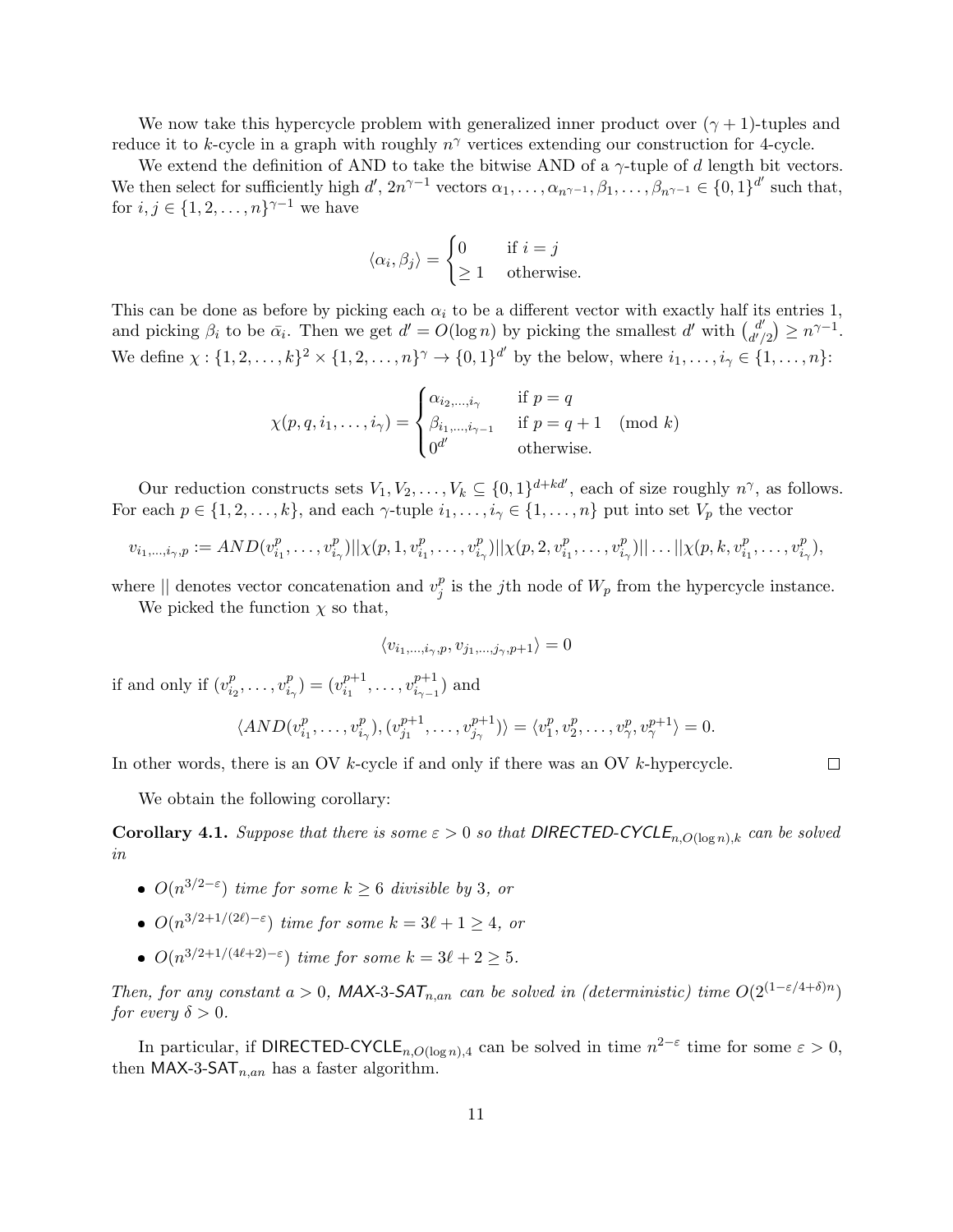### 5 Consequences for dynamic problems

In this section we will give two reductions that show that under Hypothesis 1.4, dynamic graph problems are hard even in OV graphs. We will need two tools to prove our theorems.

The first is from the previous section. It says that for any n we can construct  $2n$  Boolean vectors of length  $O(\log n)$ ,  $\alpha_1, \ldots, \alpha_n, \beta_1, \ldots, \beta_n$  so that  $\langle \alpha_i, \beta_j \rangle = 0$  if and only if  $i = j$ .

The second tool is a way to make an OV graph 'layered'.

Claim 5.1. For any  $\ell \geq 2$ , there exist  $\ell$  nonzero Boolean vectors  $a_1, \ldots, a_\ell$  of length  $2+(\ell-2)(\ell-1)/2$ so that for each i, j,  $\langle a_i, a_j \rangle = 0$  if and only if  $j = i + 1$  or  $i = j + 1$ .

*Proof.* We proceed by induction. For  $\ell = 2$ , the vectors are [1,0] and [0,1]. Suppose the vectors for  $\ell$  are  $a_1, \ldots, a_\ell$  and have length L, then for every  $j < \ell$ , replace  $a_j$  with  $a_j$  concatenated with the length  $\ell - 1$  bit vector that is all 0 except in position j in which it is 1. Replace  $a_{\ell}$  with  $a_{\ell}$ concatenated with the length  $\ell - 1$  all 0s vector. Finally set  $a_{\ell+1}$  to be the length L all 0s vector concatenated with the length  $\ell - 1$  all 1s vector.

After the vector replacement,  $\langle a_j, a_{\ell+1} \rangle > 0$  for all  $j < \ell$ , and  $\langle a_i, a_j \rangle$  is the same as before the replacement for  $i, j \leq \ell$ , and  $\langle a_{\ell}, a_{\ell+1} \rangle = 0$ . The length of the vectors goes up by  $\ell - 1$ . If we assume inductively that  $L = 2 + (\ell - 2)(\ell - 1)/2$ , adding  $\ell - 1$ , we complete the proof as  $(\ell - 2)(\ell - 1)/2 + (\ell - 1) = (\ell - 1)\ell/2.$  $\Box$ 

Remark 5.1. In fact, we will see in Theorem 6.1 below that the bound  $2 + (\ell - 2)(\ell - 1)/2$  in Claim 5.1 can be replaced by only  $O(\log \ell)$ . However, such an improvement is unimportant for the results in this section, in which we will always pick  $\ell$  to be a constant.

First let us consider the dynamic s-t OV Shortest Paths which asks to maintain the distance between two fixed vertices s and t in an n node OV graph with dimension  $O(\log n)$  under vertex relabel updates (change the vector representing a node).

Theorem 5.1. Under Hypothesis 1.4, dynamic s-t OV Shortest Paths with vertex label updates that change at most one edge at a time requires either  $n^{\omega-o(1)}$  preprocessing time, or  $n^{\omega-1-o(1)}$ amortized update time. If arbitrary vertex label updates are supported, then  $5/3 - \varepsilon$ -approximating the s-t distance requires  $n^{\omega-1-o(1)}$  amortized update time even when starting with an empty graph (all vectors are all 1s).

*Proof.* Suppose we are given an instance of  $\mathsf{OVA}$  with n vectors V of dimension  $d = O(\log n)$ .

We will start with the proof for vertex label updates that change at most a single edge.

Let us create 4 sets of vectors  $V_1, V_2, V_3, V_4$ , using the vectors  $a_1, a_2, \ldots, a_6$  from Claim 5.1: for each  $i \in \{1, \ldots, 4\}$  and for every  $v \in V$ , put in  $V_j$  the vector  $v^j$  that concatenates v with  $a_{j+1}$ . In addition, create two new vectors, s and t, where s is the d-length all 1s vector concatenated with  $a_1$ and t is the d-length all 1s vector concatenated with  $a_6$ .

By construction, s and t are non-orthogonal with all other vectors, and a vector  $v^j \in V_j$  and a vector  $u^k \in V_k$  for  $j \leq k$  are orthogonal if and only if  $k = j + 1$  and u and v are orthogonal in the original OV∆ instance.

We will use the length  $d' = O(\log n)$  vectors  $\alpha_1, \ldots, \alpha_n, \beta_1, \ldots, \beta_n$  from our first tool. For every vector  $v^j \in V^j$  for  $j \in \{2,3\}$ , we concatenate the length d' all 0s vector to its end. For a vector  $v_q^j \in V^j$  for  $j \in \{1,4\}$  (where  $v_q$  is the qth vector of V) we concatenate  $\beta_q$  to the end of it. This does not change the orthogonality of the vectors. We also concatenate the length  $d'$  all zeros vector to the ends of both s and t.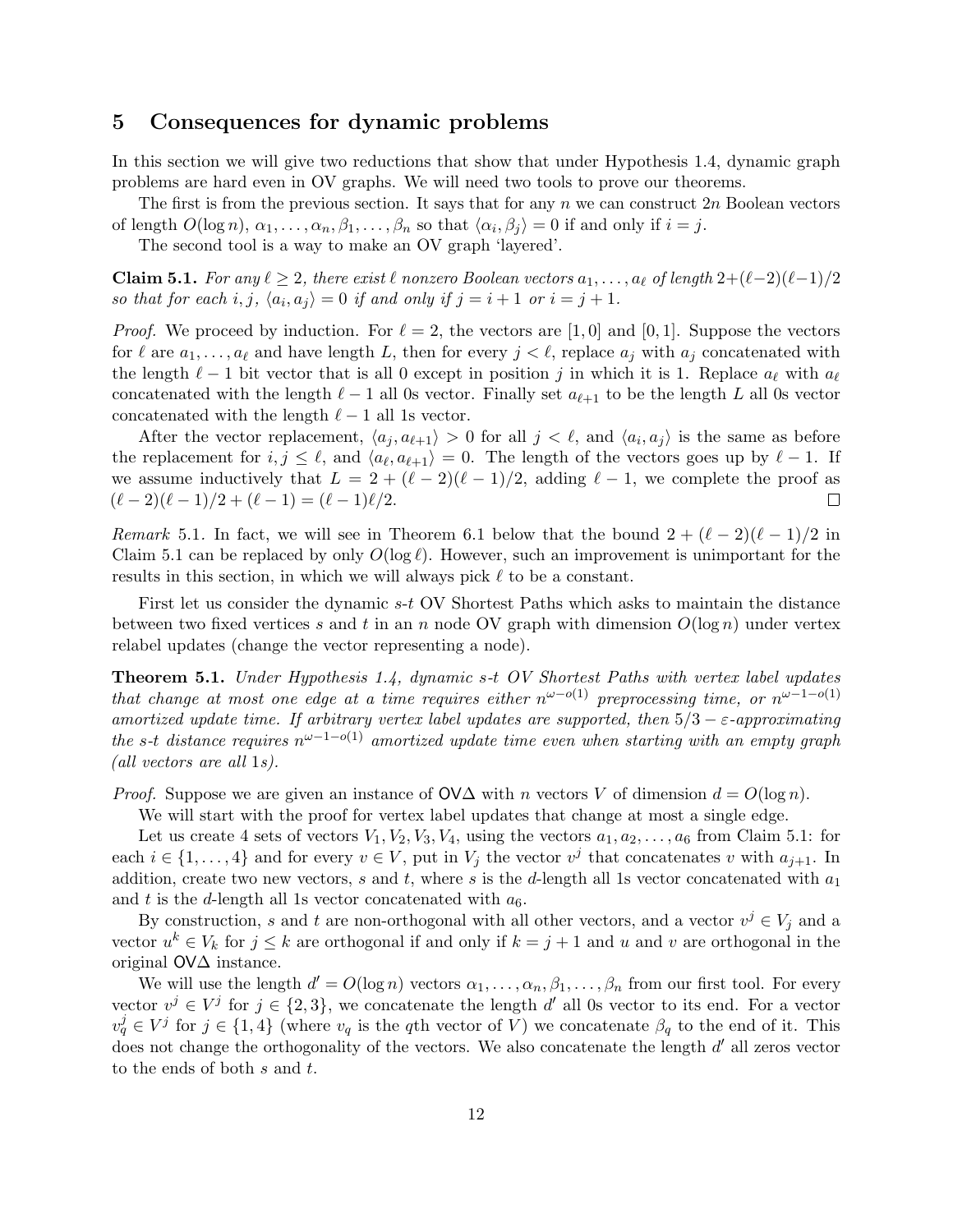This completes the preprocessing stage.

Now, the updates are as follows. We have n stages, one for each vector  $v_q \in V$ . In the stage for  $v_q$ , we replace the last d' bits of s and t with  $\alpha_q$  and the first d bits with the all 0 vector. This has the effect of inserting the edges  $(s, v_q^1)$  and  $(v_q^4, t)$  and leaving all other edges unchanged.

Then, the distance between  $s$  and  $t$  in the new OV graph is 5 if and only if there are vectors  $a, b \in V$  such that  $\langle v_q, a \rangle = \langle a, b \rangle = \langle b, v_q \rangle = 0$ . At the end of the stage for  $v_q$ , we undo the relabeling of s and t and we move on to the next vector in  $V$ . This effectively deletes the two edges that were inserted.

The number of stages is n, and so if the preprocessing time is  $O(n^{\omega-\varepsilon})$  for  $\varepsilon > 0$ , then the total time of all n update stages needs to be  $n^{\omega-o(1)}$  under our Hypothesis, and hence the amortized time per update is  $n^{\omega-1-o(1)}$ .

Now we present a simpler proof where the updates are arbitrary relabelings. In the previous proof since the edges in the initial graph would be too expensive to insert one by one using single edge updates, we needed preprocessing. Here there will be no need for preprocessing since we can simply label all vertices as needed one by one.

Create just two sets of vectors  $V_1, V_2$ , using the vectors  $a_1, a_2, a_3, a_4$  from Claim 5.1: for each  $i \in \{1,2\}$  and for every  $v \in V$ , put in  $V_j$  the vector  $v^j$  that concatenates v with  $a_{j+1}$ . In addition, create two new vectors, s and t, where s is the d-length all 1s vector concatenated with  $a_1$  and t is the d-length all 1s vector concatenated with  $a_4$ . Then we will have n stages one for each vector  $v_q \in V$  in which we will change s and t as follows. In the stage for  $v_q$ , we replace the first d bits of s and t with  $v_q$ . Now, s will only be orthogonal to the vectors in  $V_1$  corresponding to original vectors that are orthogonal to  $v_q$  and t will be orthogonal to the vectors in  $V_2$  corresponding to original vectors that are orthogonal to  $v_q$ . Thus the distance between s and t is 3 if there is a triangle in the OV graph, and it is at least 5 otherwise.  $\Box$ 

The second dynamic problem we will prove hardness for is dynamic bipartite perfect matching in OV graphs: given an OV graph maintain whether it has a perfect matching, under vertex relabel updates.

Theorem 5.2. Dynamic bipartite perfect matching in OV graphs on n nodes and dimension  $O(\log n)$  under vertex relabel updates that change only a single edge at a time requires either  $n^{\omega-o(1)}$ preprocessing time, or  $n^{\omega-1-o(1)}$  amortized update time. If arbitrary vertex relabelings are supported, the same lower bound holds but with arbitrary preprocessing.

Proof. The proof is similar to the proof of the previous theorem.

We start with an instance of  $\mathsf{O}\mathsf{V}\Delta$ , and make it layered with 10 layers,  $s, V^{1,1}, V^{1,2}, V^{2,1}, V^{2,2}, V^{3,1},$  $V^{3,2}, V^{4,1}, V^{4,2}, t$ . Here s and t are vertices and the rest contain vectors corresponding to the vectors in  $V$ . The layering is accomplished using Claim 5.1 as in the previous theorem. This adds a constant number of coordinates to the vectors.

For a particular j, the edges between  $V^{j,1}$  and  $V^{j,2}$  are just a matching between the vectors  $v_q^{j,1}$ and  $v_q^{j,2}$  corresponding to a vector  $v_q \in V$ . This is accomplished using the vectors  $\alpha_i$  and  $\beta_i$  from our first tool.

The edges between  $V^{j,2}$  and  $V^{j+1,1}$  are between vectors  $v_q^{j,2}$  and  $v_r^{j+1,1}$  that correspond to  $v_a, v_r \in V$  that are orthogonal.

The above two tasks are accomplished as follows. Let  $L = O(1)$  be the length of the vectors  $a_j$ for  $j \in \{1, \ldots, 12\}$  from Claim 5.1. Let  $d = O(\log n)$  be the length of the vectors from the original OV $\Delta$  instance and let  $d' = O(\log n)$  be the length of the vectors  $\alpha_1, \ldots, \alpha_n, \beta_1, \ldots, \beta_n$  from our first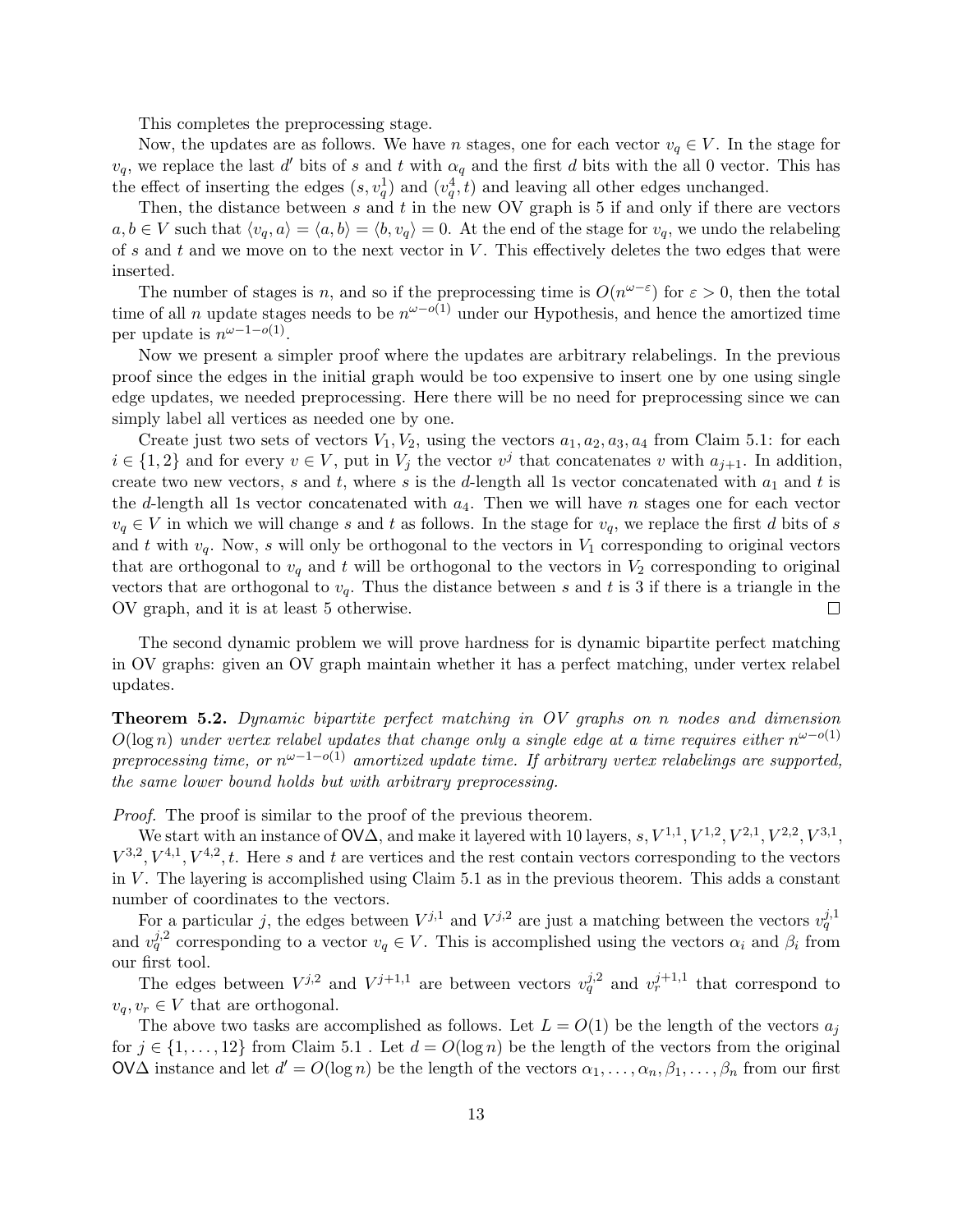tool. Let  $0_t$  denote the length-t all 0s vector. Each of the vectors  $v_q^{j,b}$  for  $j \in \{1,2,3,4\}, b \in \{1,2\}$  is of length  $L + 2d' + 2d$  as follows. If j is odd, a vector  $v_q^{j,1}$  is the concatenation of  $a_{2j+2}, 0_{d'}, \alpha_q$ ,  $v_q$  and  $0_d$ , and a vector  $v_q^{j,2}$  is the concatenation of  $a_{2j+3}$ ,  $0_{d'}$ ,  $\beta_q$ ,  $0_d$  and  $v_q$ . On the other hand, if j is even, a vector  $v_q^{j,1}$  is the concatenation of  $a_{2j+2}, a_q, 0_{d'}, 0_d$  and  $v_q$ , and a vector  $v_q^{j,2}$  is the concatenation of  $a_{2j+3}$ ,  $\beta_q$ ,  $0_{d'}$ ,  $v_q$  and  $0_d$ .

We make  $s$  and  $t$  orthogonal to each other but not to anything else. This can be done by letting s be  $a_1$  followed by  $0_{2d'+2d}$  and t be  $a_2$  followed by  $0_{2d'+2d}$ . Since all other vectors start with  $a_k$  for  $k \geq 4$ , s and t are not orthogonal to any of the other vectors but are orthogonal to each other.

This completes the preprocessing stage. At this point there is a perfect matching consisting of  $(s, t)$  and the perfect matchings between  $V^{j,1}$  and  $V^{j,2}$  for  $j \in \{1, 2, 3, 4\}.$ 

There is a stage for each  $v_q \in V$ . In the stage for  $v_q$ , we make s be in layer 1 and only orthogonal to  $v_q^{1,1}$ , and t be in layer 10 and only orthogonal to  $v_q^{4,2}$ . This effectively deletes the edge  $(s, t)$  and inserts edges  $(s, v_q^{1,1})$  and  $(v_q^{4,2}, t)$ . (These updates are undone at the end of the stage.)

Since  $v_q^{1,1}$  is the concatenation of  $a_4, \alpha_q, 0_d, 0_d, v_q$  and  $v_q^{4,2}$  is the concatenation of  $a_{11}, \beta_q, 0_{d'}, v_q, 0_d$ , we only need to set s to be the concatenation of  $a_3, \beta_q, 0_{d'}, 0_d, 0_d$  and t to be the concatenation of  $a_{12}, a_q, 0_{d'}, 0_d, 0_d.$ 

Now the only way that for there to be a perfect matching is if there are  $v_a, v_b \in V$  so that  $v_q, v_a, v_b$  form a triangle in the original OV graph. The number of updates is  $O(n)$ , and hence we get the same conditional lower bound as in the previous theorem.  $\Box$ 

### 6 Problems still NP-hard on OV graphs

We begin by recalling Alon's original proof that graphs with low maximum degree can be written as OV graphs of low dimension:

**Lemma 6.1** ( $[A \text{lo86}, \text{Lemma 3.2}]$ ). For any graph G with n nodes and maximum degree d, there are n vectors in  $\{0,1\}^{O(d^2 \log n)}$  whose OV graph is G.

*Proof.* (We give here the original proof of [Alo86].) Let  $k = [2e^2(d+1)^2 \ln n]$ . We begin by picking *n* vectors  $v_1, \ldots, v_n \in \{0,1\}^k$  at random: for each  $i \in \{1, 2, \ldots, n\}$  and each  $\ell \in \{1, 2, \ldots, k\}$  we set  $v_i[\ell] = 1$  independently with probability  $1/(d+1)$ , and  $v_i[\ell] = 0$  otherwise. Next, we perform a 'correction': for each  $i, j \in \{1, 2, \ldots, n\}$  which are adjacent nodes in G, and each  $\ell \in \{1, 2, \ldots, k\}$ such that  $v_i[\ell] = v_j[\ell] = 1$ , we set both  $v_i[\ell]$  and  $v_j[\ell]$  to 0. After this correction, every edge in G is also an edge in the OV graph for  $V = \{v_1, \ldots, v_n\}$ .

Now, consider any  $i, j \in \{1, 2, ..., n\}$  which are not adjacent in G. They are also not adjacent in the OV graph of V so long as there is an  $\ell \in \{1, 2, \ldots, k\}$  such that  $(1)$   $v_i[\ell] = v_j[\ell] = 1$  before the correction phase, and (2) for every  $i' \in \{1, 2, ..., n\} \setminus \{i, j\}$  which is adjacent to i or j (there are at most 2d such i's),  $v_{i'}[\ell] = 0$  before the correction phase. For a fixed  $\ell \in \{1, 2, ..., k\}$ , this happens with probability

$$
\frac{1}{(d+1)^2} \left(1 - \frac{1}{d+1}\right)^{2d} \ge \frac{1}{e^2(d+1)^2}.
$$

Thus, for a fixed pair  $i, j \in \{1, 2, ..., n\}$  which are not adjacent in G, the probability that they are adjacent in the OV graph of  $V$  is at most

$$
\left(1 - \frac{1}{e^2(d+1)^2}\right)^k \le e^{-k/e^2(d+1)^2} \le \frac{1}{n^2}.
$$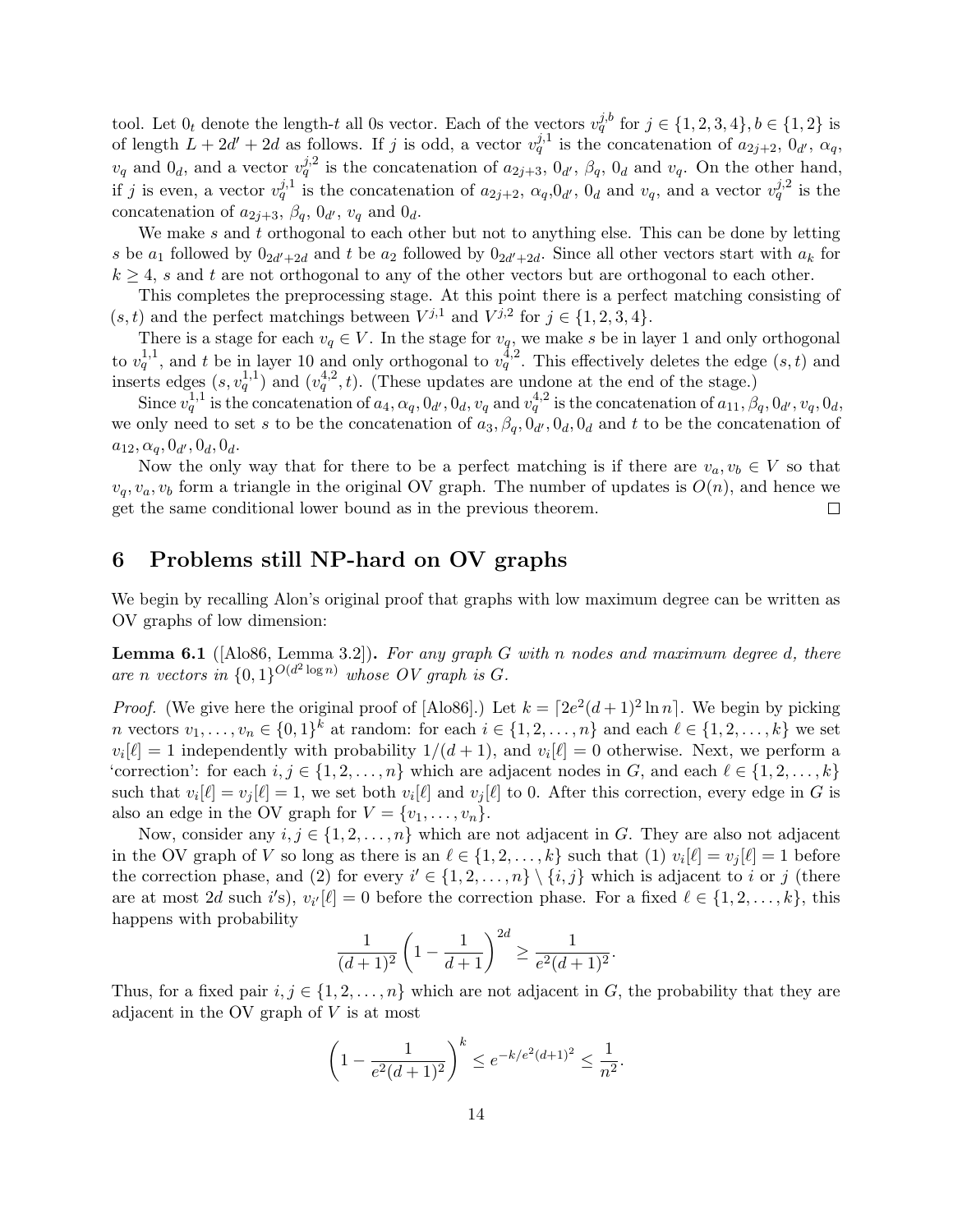It follows that the expected number of  $i, j \in \{1, 2, ..., n\}$  which are not adjacent in G but are adjacent in the OV graph of V is at most  $\binom{n}{2}$  $n<sub>2</sub>$ )  $\cdot n<sup>-2</sup> < 1/2$ . Hence, by the probabilistic method, there is a choice of randomness for which there are no such  $i, j$ , and hence the OV graph of V is exactly our graph  $G$ , as desired.  $\Box$ 

Theorem 6.1. Given a graph G with n nodes and maximum degree d, there is a deterministic algorithm running in time  $n^{\bar{O}(d^2)}$  to find n vectors in  $\{0,1\}^{\bar{O}(d^2 \log n)}$  whose OV graph is G.

*Proof.* We will derandomize the construction from Lemma 6.1. We first note that, for a fixed  $\ell$ , when picking  $v_i[\ell]$  for all i before the correction phase, it is sufficient to pick them  $(2d + 2)$ -wise independently, rather than fully independently as we did in the original proof. Indeed, in the proof that any  $i, j \in \{1, 2, \ldots, n\}$  which are not adjacent in G are also not adjacent in the OV graph of V, we only needed to consider  $v_{i'}[\ell]$  for  $(2d + 2)$  choices of i'. For a fixed  $\ell$ , we can thus draw the required  $v_i[\ell]$  before the correction phase for all i,  $(2d + 2)$ -wise independently, to be 1 with probability  $1/(d+1)$ , and 0 otherwise, using  $O(d \log n)$  random bits via standard constructions.

Next, rather than independently sample such a vector for each  $\ell$ , we use the standard derandomization trick of using a random walk on a constant-degree expander graph (see e.g.  $[V^+12]$ , Section 4.2]). We saw above that for a given  $i, j \in \{1, 2, ..., n\}$  which are not adjacent in G, the required vector entries for a particular  $\ell$  can be drawn with  $O(d \log n)$  random bits, and will cause them to be not adjacent in the OV graph of V with probability  $1/O(d^2)$ . Hence, using an expander random walk, we can draw the vector entries for  $t = O(d^2 \log n)$  different  $\ell$ s using  $O(t+d\log n) = O(d^2\log n)$  random bits. As before, there is a choice of randomness for which the resulting OV graph is G. We can iterate over all  $2^{O(d^2 \log n)} = n^{O(d^2)}$  choices of randomness to find such an OV graph as desired.  $\Box$ 

This immediately gives a polynomial-time reduction from algorithmic problems on sparse graphs to algorithmic problems on OV graphs of dimension  $O(\log n)$ . For instance:

Corollary 6.1. Any problem which is NP-hard on graphs of constant maximum degree is also  $NP$ -hard on OV graphs of dimension  $O(\log n)$ .

Finally, we note that some NP-hard graph problems do become easier on OV graphs:

**Theorem 6.2.** Given as input vectors  $V = \{v_1, \ldots, v_n\} \subseteq \{0,1\}^d$  defining a dimension d OV graph  $G_V$ , a maximum size clique in  $G_V$  can be found in time  $2^d \cdot n^{O(1)}$ .

*Proof.* A clique in  $G_V$  of size s corresponds to a subset  $S \subseteq V$  of size  $|S| = s$  such that, for each  $i \in \{1, 2, \ldots, d\}$ , there is at most one  $v \in V$  such that  $v[i] = 1$ . Equivalently, if we view each  $v \in V$ as a subset of  $U := \{1, 2, \ldots, d\}$  (i.e.  $i \in v$  if and only if  $v[i] = 1$ ), then  $S \subseteq V$  is a clique if and only if it is a collection of disjoint subsets of  $U$ . Finding the maximum size clique is hence the set packing problem in a universe of size d, which can be solved in  $2^d \cdot n^{O(1)}$  time [BHK09].  $\Box$ 

### 7 OV Matrices and Online Matrix-Vector Multiplication

**Theorem 7.1.** For any real numbers a,c with  $c > 2a > 0$ , and any matrix  $M \in \mathbb{F}_2^{n \times n}$  of OV dimension  $c \cdot \log n$ , we can write  $M = L \cdot R + S$  where  $L, R^T \in \mathbb{F}_2^{n \times r}$  for  $r = n^{a \log(c/a) + o(1)}$ , and  $S \in \mathbb{F}_2^{n \times n}$  has at most  $O(n^{2-a})$  entries equal to 1. Moreover, given the vectors  $u_1, \ldots, u_n, v_1, \ldots, v_n \in$  ${0,1}^{\overline{c}\log n}$  such that  $M[i,j]=1$  if and only if  $\langle u_i, v_j \rangle = 0$  (over  $\mathbb{Z}$ ), we can compute L, R and S in randomized time  $\tilde{O}(n^2)$  with high probability.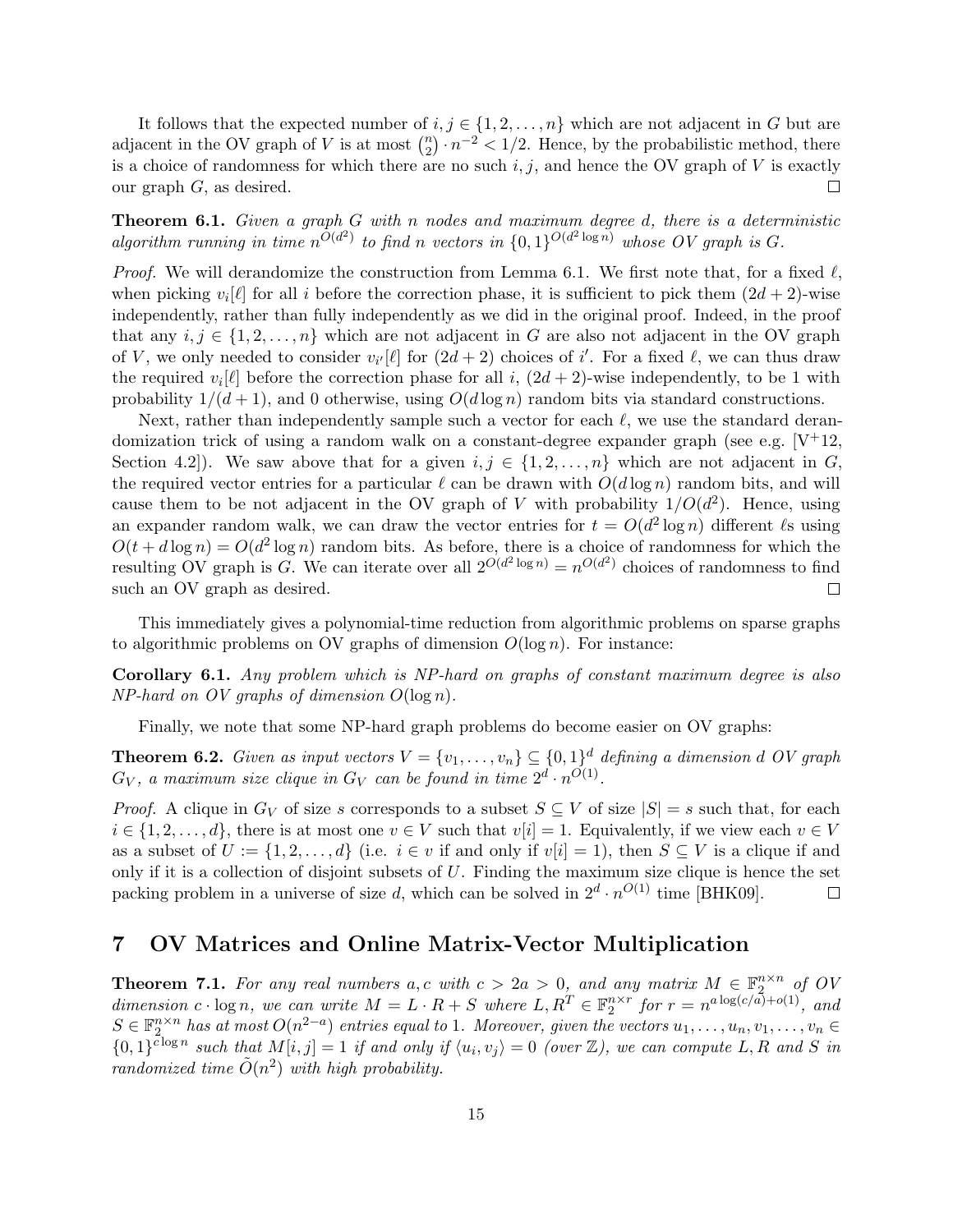*Proof.* We use the polynomial method similar to [AWY15, Theorem 1.1]. Let  $d = c \log n$ . For every subset  $S \subseteq \{1, 2, ..., d\}$ , define the polynomial  $p_S : \mathbb{F}_2^d \to \mathbb{F}_2$  by  $p_S(x) = \sum_{\ell \in S} x[\ell]$ . Notice that, when  $x = 0^d$ , then  $p_S(x) = 0$  for all S, and when  $x \neq 0^d$ , then  $p_S(x) = 1$  for half of all S.

Let  $m = a \log n$ . We begin by picking m independent, uniformly random subsets  $S_1, \ldots, S_m \subseteq$  $\{1, 2, \ldots, d\}$ . We then compute the set E of all pairs  $(i, j) \in \{1, \ldots, n\}^2$  such that  $AND(u_i, v_j) \neq 0^d$ but  $p_{S_t}(AND(u_i, v_j)) = 0$  for all  $t \in \{1, \ldots, m\}$ . This can be computed in  $O(n^2md) = \tilde{O}(n^2)$  time. From the above discussion, a given  $(i, j)$  will be in E with probability  $2^{-m} = n^{-a}$ , and so the expected size of E is  $n^{2-a}$ . Hence, by Markov's inequality,  $|E| \le 100 \cdot n^{2-a}$  with probability at least 0.99; if this is not the case, repeat independently until it is.

Now, consider the polynomial  $p : \mathbb{F}_2^d \to \mathbb{F}_2$  given by, for  $z \in \mathbb{F}_2^d$ ,  $p(z) = 1 + \prod_{t=1}^m (1 + p_{S_t}(z))$ . Since p is over  $\mathbb{F}_2$ , with  $x^2 = x$  for all  $x \in \mathbb{F}_2$ , we can assume that p is multilinear by reducing any exponent larger than 1 to 1. Hence, we can expand p into a sum of multilinear monomials, and the number r of monomials will be at most<sup>1</sup>

$$
r \le \sum_{g=0}^m \binom{d}{g} \le O\left(\frac{d}{m}\right)^m = O\left(\frac{c\log n}{a\log n}\right)^{a\log n} \le n^{a\log(c/a) + o(1)}.
$$

In particular, since for  $x, y \in \mathbb{F}_2^d$  the vector  $AND(x, y)$  consists of a single monomial in terms of x and y in each entry, i.e.  $AND(x, y)[\ell] = x[\ell] \cdot y[\ell]$ , we can write

$$
p(AND(x, y)) = \sum_{w=1}^{r} \prod_{\ell \in T_w} x[\ell] \cdot y[\ell]
$$

for some subsets  $T_1, \ldots, T_r \subseteq \{1, 2, \ldots, d\}$ . Define the map  $V : \mathbb{F}_2^d \to \mathbb{F}_2^r$  by  $V(x)[w] = \prod_{\ell \in T_w} x[\ell].$ Hence,  $p(AND(x, y)) = \langle V(x), V(y) \rangle$  (where the inner product is over  $\mathbb{F}_2$ ).

Finally, we can define our matrices  $L, R, S$  as follows:  $L \in \mathbb{F}_2^{n \times r}$  is the matrix whose *i*th row is  $V(u_i)$ ,  $R \in \mathbb{F}_2^{r \times n}$  is the matrix whose jth column is  $V(v_j)$ , and  $S \in \mathbb{F}_2^{n \times n}$  is the matrix whose entry  $S[i, j]$  is 1 if and only if  $(i, j) \in E$ . Hence, we can see that  $(L \cdot R)[i, j] = p(AND(u_i, v_j))$ , and we have defined E so that  $S[i, j] = 1$  if and only if  $p(AND(u_i, v_j)) \neq M[i, j]$ .  $\Box$ 

**Corollary 7.1.** For  $c > 0$ , given vectors  $u_1, \ldots, u_n, v_1, \ldots, v_n \in \{0,1\}^{c \log n}$  which define a matrix  $M \in \mathbb{F}_2^{n \times n}$  of OV dimension clog n, we can compute matrices  $L \in \mathbb{F}_2^{n \times n^{0.1}}$  $\frac{n \times n^{0.1}}{2}$ ,  $R \in \mathbb{F}_2^{n^{0.1} \times n}$  and  $S \in \mathbb{F}_2^{n \times n}$  in time  $\tilde{O}(n^2)$  with high probability such that S has at most  $n^{2-1/O(\log c)}$  nonzero entries and  $M = L \cdot R + S$ .

*Proof.* Apply Theorem 7.1 with  $a = 1/O(\log c)$  so that  $a \log(c/a) < 0.1$ .

**Corollary 7.2.** For  $c > 0$ , we can preprocess vectors  $u_1, \ldots, u_n, v_1, \ldots, v_n \in \{0,1\}^{c \log n}$  which define a matrix  $M \in \mathbb{F}_2^{n \times n}$  of OV dimension  $c \log n$ , in preprocessing time  $\tilde{O}(n^2)$  with high probability, such that given as input a vector  $v \in \mathbb{F}_2^n$ , we can compute the product  $M \cdot v$  in time  $n^{2-1/O(\log c)}$ .

 $\Box$ 

*Proof.* In preprocessing we compute the matrices  $L, R, S$  from Corollary 7.1. Then, on input v, we compute  $L \cdot (R \cdot v)$  in  $O(n^{1.2})$  time and  $S \cdot v$  in  $n^{2-1/O(\log c)}$  time, and sum the results.  $\Box$ 

<sup>&</sup>lt;sup>1</sup>Here we use the fact, from Stirling's inequality, that for any  $1 \leq k \leq n$  we have  $\binom{n}{k} \leq \frac{n^k}{k!} \leq \left(\frac{e \cdot n}{k}\right)^k \leq O(n/k)^k$ .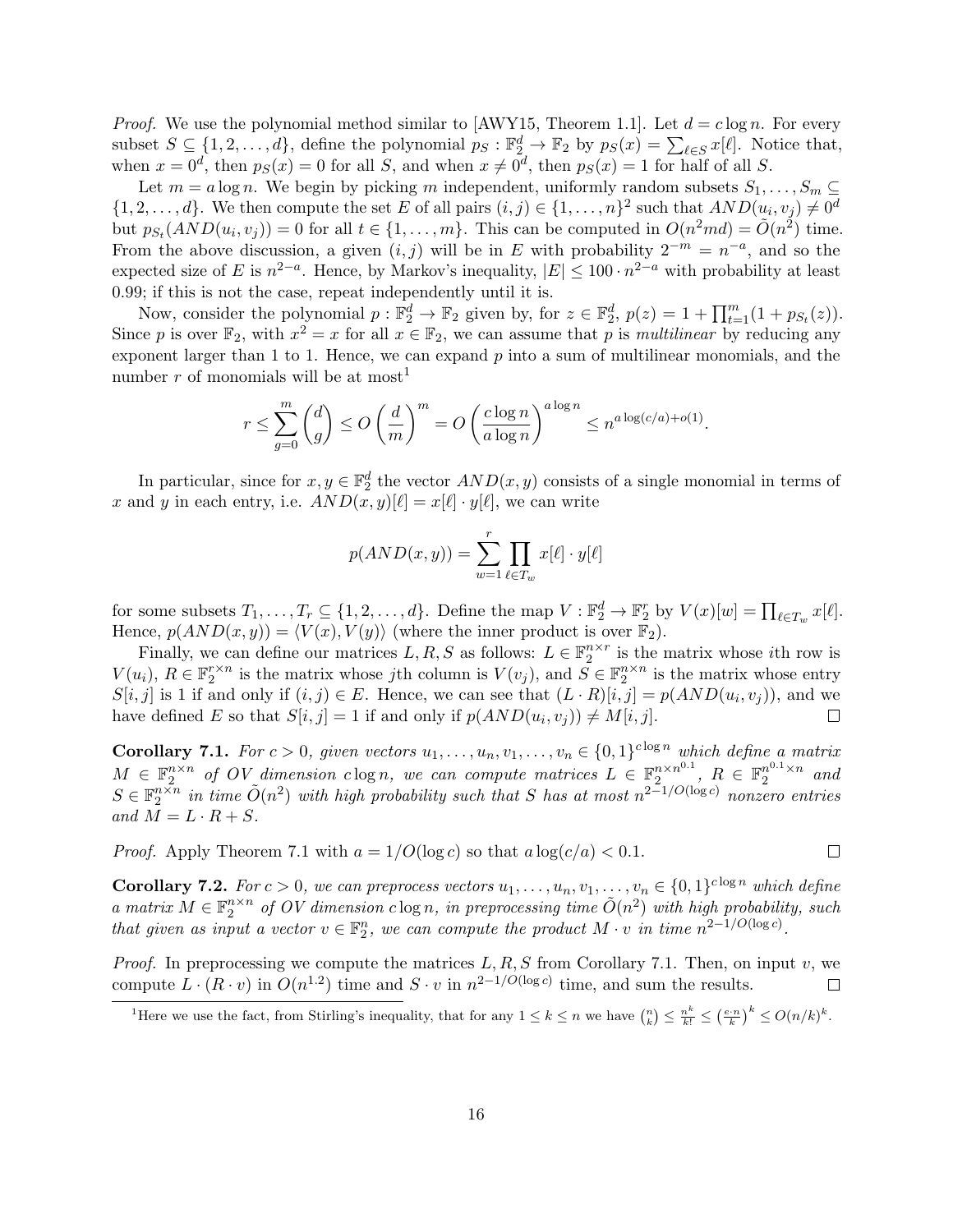## Acknowledgements

The authors would like to thank the anonymous reviewers for their comments on an earlier version.

# References

- [ACW16] Josh Alman, Timothy M Chan, and Ryan Williams. Polynomial representations of threshold functions and algorithmic applications. In 2016 IEEE 57th Annual Symposium on Foundations of Computer Science (FOCS), pages 467–476. IEEE, 2016.
- [Alo86] Noga Alon. Covering graphs by the minimum number of equivalence relations. Combinatorica, 6(3):201–206, 1986.
- [AV14] Amir Abboud and Virginia Vassilevska Williams. Popular conjectures imply strong lower bounds for dynamic problems. In 55th IEEE Annual Symposium on Foundations of Computer Science, FOCS 2014, Philadelphia, PA, USA, October 18-21, 2014, pages 434–443, 2014.
- [AW17] Josh Alman and Ryan Williams. Probabilistic rank and matrix rigidity. In *Proceedings* of the 49th Annual ACM SIGACT Symposium on Theory of Computing, pages 641–652. ACM, 2017.
- [AWY15] Amir Abboud, Ryan Williams, and Huacheng Yu. More applications of the polynomial method to algorithm design. In Proceedings of the twenty-sixth annual ACM-SIAM symposium on Discrete algorithms, pages 218–230. Society for Industrial and Applied Mathematics, 2015.
- [AYZ95] Noga Alon, Raphael Yuster, and Uri Zwick. Color-coding. J. ACM, 42(4):844–856, 1995.
- [BHK09] Andreas Björklund, Thore Husfeldt, and Mikko Koivisto. Set partitioning via inclusionexclusion. SIAM Journal on Computing, 39(2):546–563, 2009.
- [CPP16] Marek Cygan, Marcin Pilipczuk, and Micha l Pilipczuk. Known algorithms for edge clique cover are probably optimal.  $SIAM Journal on Computing$ , 45(1):67–83, 2016.
- [CS15] Ruiwen Chen and Rahul Santhanam. Improved algorithms for sparse MAX-SAT and max-k-csp. In Theory and Applications of Satisfiability Testing - SAT 2015 - 18th International Conference, Austin, TX, USA, September 24-27, 2015, Proceedings, pages 33–45, 2015.
- [CW19] Lijie Chen and Ryan Williams. An equivalence class for orthogonal vectors. In Proceedings of the Thirtieth Annual ACM-SIAM Symposium on Discrete Algorithms, pages 21–40. SIAM, 2019.
- [DW06] Evgeny Dantsin and Alexander Wolpert. MAX-SAT for formulas with constant clause density can be solved faster than in  $o(s^2)$  time. In Theory and Applications of Satisfiability Testing - SAT 2006, 9th International Conference, Seattle, WA, USA, August 12-15, 2006, Proceedings, pages 266–276, 2006.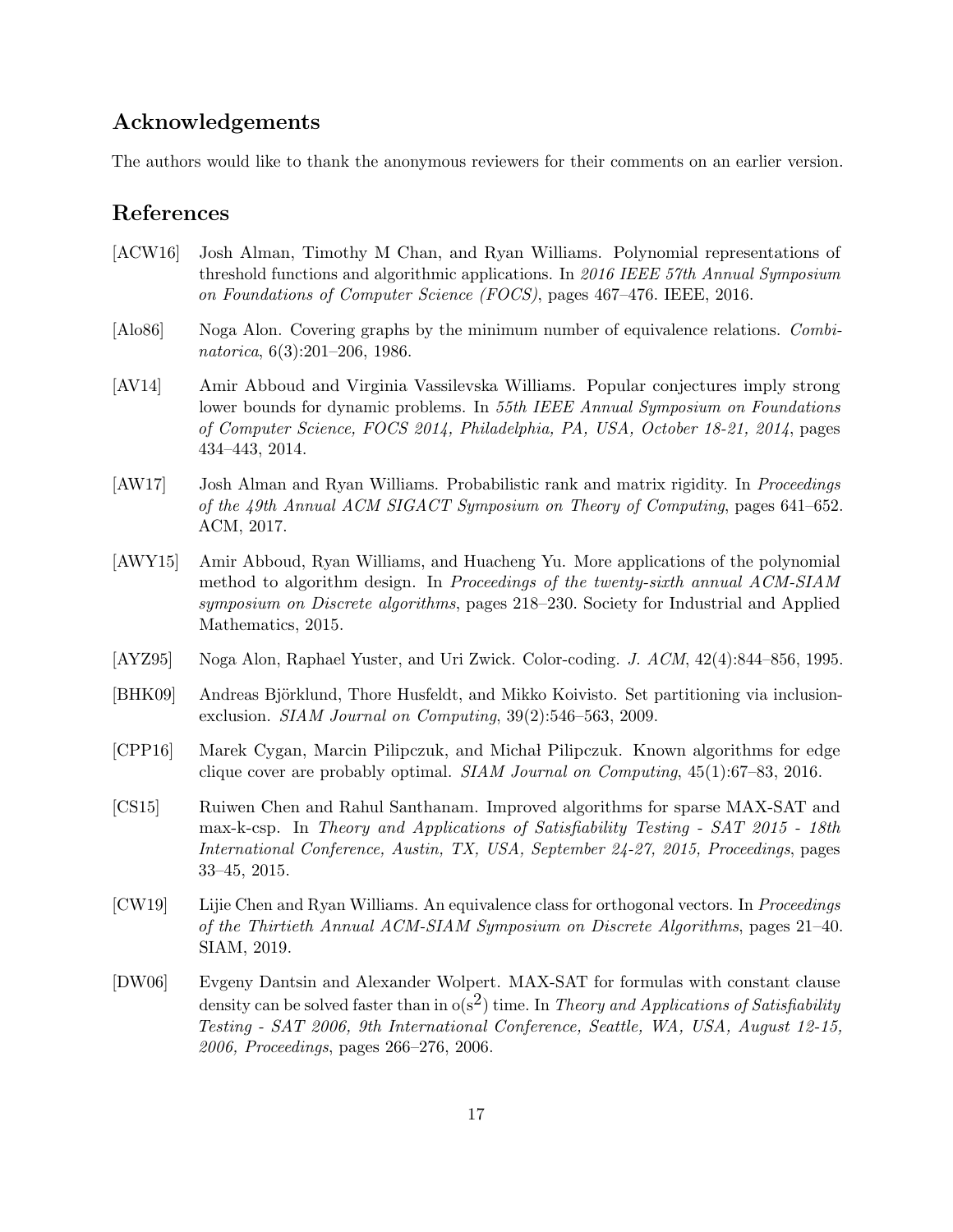- [EGP66] Paul Erdös, Adolph W Goodman, and Louis Pósa. The representation of a graph by set intersections. Canadian Journal of Mathematics, 18:106–112, 1966.
- [Gal14] François Le Gall. Powers of tensors and fast matrix multiplication. In *International* Symposium on Symbolic and Algebraic Computation, ISSAC 2014, Kobe, Japan, July 23-25, 2014, pages 296–303, 2014.
- [GGHN09] Jens Gramm, Jiong Guo, Falk Hüffner, and Rolf Niedermeier. Data reduction and exact algorithms for clique cover. Journal of Experimental Algorithmics (JEA), 13:2, 2009.
- [Gyá90] András Gyárfás. A simple lower bound on edge coverings by cliques. *Discrete Mathe*matics, 85(1):103–104, 1990.
- [IP01] Russell Impagliazzo and Ramamohan Paturi. On the complexity of k-sat. J. Comput.  $Syst. Sci., 62(2):367-375, 2001.$
- [IPZ01] Russell Impagliazzo, Ramamohan Paturi, and Francis Zane. Which problems have strongly exponential complexity? Journal of Computer and System Sciences, 63(4):512– 530, 2001.
- [Lov79] László Lovász. On the shannon capacity of a graph. IEEE Transactions on Information theory,  $25(1):1-7$ , 1979.
- [Lov19] László Lovász. Graphs and geometry. American Mathematical Society, 2019.
- [LSS89] László Lovász, Michael Saks, and Alexander Schrijver. Orthogonal representations and connectivity of graphs. Linear Algebra and its applications, 114:439–454, 1989.
- [LVW18] Andrea Lincoln, Virginia Vassilevska Williams, and Ryan Williams. Tight hardness for shortest cycles and paths in sparse graphs. In Proceedings of the Twenty-Ninth Annual ACM-SIAM Symposium on Discrete Algorithms, pages 1236–1252. SIAM, 2018.
- [LW17] Kasper Green Larsen and Ryan Williams. Faster online matrix-vector multiplication. In Proceedings of the Twenty-Eighth Annual ACM-SIAM Symposium on Discrete Algorithms, pages 2182–2189. Society for Industrial and Applied Mathematics, 2017.
- [MPR95] Sylvia D Monson, Norman J Pullman, and Rolf Rees. A survey of clique and biclique coverings and factorizations of (0, 1)-matrices. Bull. Inst. Combin. Appl, 14:17–86, 1995.
- [MQ06] TS Michael and Thomas Quint. Sphericity, cubicity, and edge clique covers of graphs. Discrete Applied Mathematics, 154(8):1309–1313, 2006.
- $[V^+12]$  Salil P Vadhan et al. Pseudorandomness. Foundations and Trends® in Theoretical Computer Science, 7(1–3):1–336, 2012.
- [Vas12] Virginia Vassilevska Williams. Multiplying matrices faster than Coppersmith-Winograd. In Proceedings of the 44th Symposium on Theory of Computing Conference, STOC 2012, New York, NY, USA, May 19 - 22, 2012, pages 887–898, 2012.
- [Vas18] Virginia Vassilevska Williams. On some fine-grained questions in algorithms and complexity. In Proceedings of the ICM, 2018.